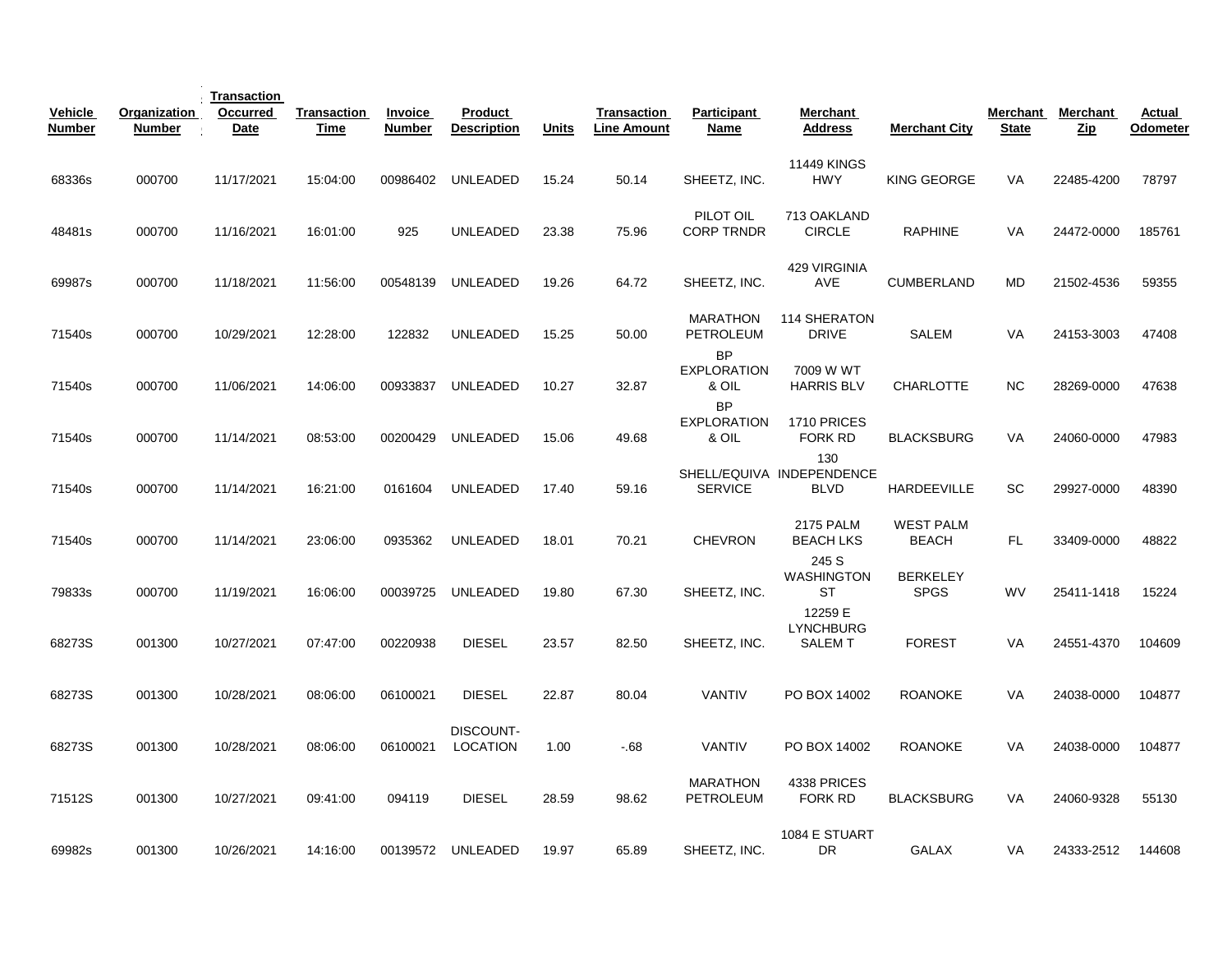| 63794S | 001300 | 10/27/2021 | 07:49:00 | 00238338 | UNLEADED                     | 15.82 | 52.22 | <b>EXXONMOBIL</b>                        | 2440 RAPHINE<br><b>RD</b>      | <b>RAPHINE</b>    | VA | 24472-0000 | 91948  |
|--------|--------|------------|----------|----------|------------------------------|-------|-------|------------------------------------------|--------------------------------|-------------------|----|------------|--------|
| 50195s | 001300 | 11/01/2021 | 13:16:00 | 131616   | <b>UNLEADED</b>              | 28.58 | 91.42 | <b>MARATHON</b><br>PETROLEUM             | 4338 PRICES<br><b>FORK RD</b>  | <b>BLACKSBURG</b> | VA | 24060-9328 | 55016  |
| 57593s | 001300 | 10/25/2021 | 10:02:00 | 00260929 | <b>UNLEADED</b>              | 12.27 | 39.28 | <b>EXXONMOBIL</b>                        | 9900 CHESTER<br><b>RD</b>      | <b>CHESTER</b>    | VA | 23831-0000 | 158281 |
| 57593s | 001300 | 10/26/2021 | 09:45:00 | 45180025 | UNLEADED                     | 21.64 | 71.39 | VANTIV                                   | PO BOX 14002                   | <b>ROANOKE</b>    | VA | 24038-0000 | 158524 |
| 57593s | 001300 | 10/28/2021 | 13:19:00 | 00388999 | UNLEADED                     | 11.43 | 37.74 | SHEETZ, INC.                             | 2156 W MAIN ST WAYNESBORO      |                   | VA | 22980-1754 | 158703 |
| 57593s | 001300 | 11/02/2021 | 05:27:00 | 4214     | UNLEADED                     | 18.18 | 57.41 | LOVES<br><b>COUNTRY</b><br><b>STORES</b> | 3499 LEE<br><b>JACKSON HWY</b> | <b>STAUNTON</b>   | VA | 24401-0000 | 158998 |
| 57593s | 001300 | 11/02/2021 | 20:20:00 | 00149421 | UNLEADED                     | 19.34 | 61.88 | <b>EXXONMOBIL</b>                        | 9900 CHESTER<br><b>RD</b>      | <b>CHESTER</b>    | VA | 23831-0000 | 159343 |
| 66908s | 001300 | 11/11/2021 | 13:32:00 | 32450025 | <b>UNLEADED</b>              | 17.99 | 59.37 | SPEEDWAY<br><b>LLC</b>                   | 2211 S MAIN ST                 | <b>BLACKSBURG</b> | VA | 24060-0000 | 107274 |
| 68273S | 001300 | 11/03/2021 | 09:22:00 | 00717740 | <b>DIESEL</b>                | 21.00 | 72.46 | VALERO                                   | 1511 W<br><b>VIRGINIA AVE</b>  | <b>CREWE</b>      | VA | 23930-0000 | 105105 |
| 68273S | 001300 | 11/05/2021 | 19:03:00 | 03540025 | DISCOUNT-<br><b>LOCATION</b> | 1.00  | $-63$ | VANTIV                                   | PO BOX 14002                   | <b>ROANOKE</b>    | VA | 24038-0000 | 105342 |
| 68273S | 001300 | 11/05/2021 | 19:03:00 | 03540025 | <b>DIESEL</b>                | 21.08 | 73.79 | VANTIV                                   | PO BOX 14002                   | <b>ROANOKE</b>    | VA | 24038-0000 | 105342 |
| 68273S | 001300 | 11/09/2021 | 14:16:00 | 00730362 | <b>DIESEL</b>                | 20.10 | 69.33 | VALERO                                   | 1511 W<br><b>VIRGINIA AVE</b>  | <b>CREWE</b>      | VA | 23930-0000 | 105598 |
| 68273S | 001300 | 11/17/2021 | 16:40:00 | 40340025 | <b>DIESEL</b>                | 17.71 | 63.77 | VANTIV                                   | PO BOX 14002                   | <b>ROANOKE</b>    | VA | 24038-0000 | 105809 |
| 68273S | 001300 | 11/17/2021 | 16:40:00 | 40340025 | <b>DISCOUNT-</b><br>LOCATION | 1.00  | $-53$ | VANTIV                                   | PO BOX 14002                   | <b>ROANOKE</b>    | VA | 24038-0000 | 105809 |
| 71512s | 001300 | 11/03/2021 | 09:23:00 | 00717748 | <b>DIESEL</b>                | 5.96  | 20.58 | VALERO                                   | 1511 W<br><b>VIRGINIA AVE</b>  | CREWE             | VA | 23930-0000 | 55394  |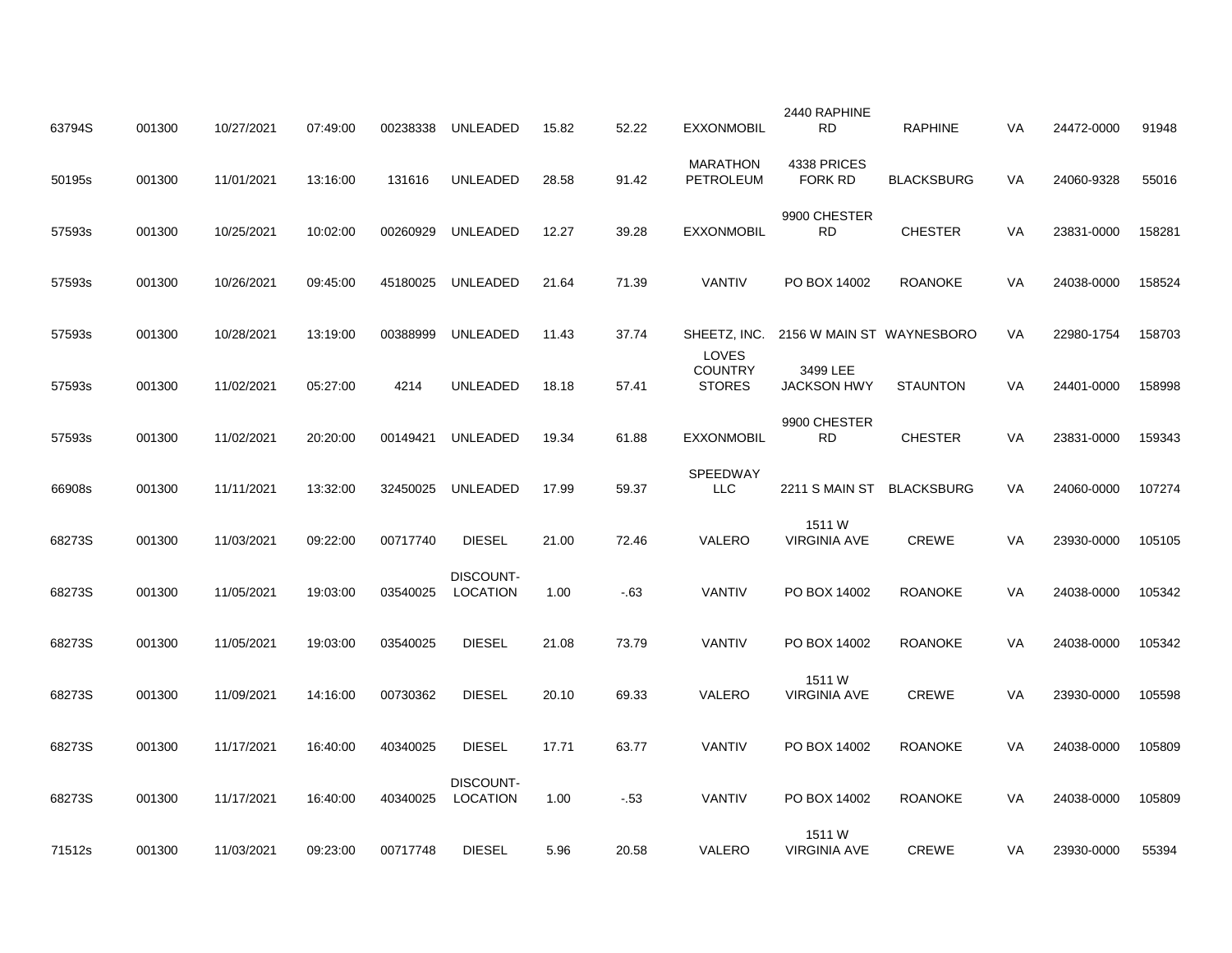| 71512s | 001300 | 11/03/2021 | 19:28:00 | 00372293 | <b>DIESEL</b>                                   | 34.42 | 120.47   | SHEETZ, INC.                             | 12259 E<br><b>LYNCHBURG</b><br><b>SALEMT</b> | <b>FOREST</b>            | VA        | 24551-4370 | 55499  |
|--------|--------|------------|----------|----------|-------------------------------------------------|-------|----------|------------------------------------------|----------------------------------------------|--------------------------|-----------|------------|--------|
| 71512s | 001300 | 11/05/2021 | 08:31:00 | 1504     | <b>DIESEL</b>                                   | 31.52 | 115.32   | <b>BANK OF</b><br><b>AMERICA</b>         | 11497 JAMES<br><b>MADISON HWY</b>            | <b>GORDONSVILL</b><br>E. | VA        | 22942-0000 | 55766  |
| 71512s | 001300 | 11/05/2021 | 20:44:00 | 7127     | <b>DIESEL</b>                                   | 28.76 | 110.98   | PILOT OIL<br><b>CORP TRNDR</b>           | 713 OAKLAND<br><b>CIRCLE</b>                 | <b>RAPHINE</b>           | <b>VA</b> | 24472-0000 | 56011  |
| 71512s | 001300 | 11/16/2021 | 16:02:00 | 0443952  | <b>DIESEL</b>                                   | 22.59 | 80.41    | SHELL/EQUIVA<br><b>SERVICE</b>           | 8040<br>PLANTATION RD                        | <b>HOLLINS</b>           | VA        | 24019-1614 | 56211  |
| 71512s | 001300 | 11/16/2021 | 18:53:00 | 5399     | <b>DIESEL</b>                                   | 25.22 | 97.32    | PILOT OIL<br><b>CORP TRNDR</b>           | 6721 EMMAUS<br><b>CHURCH ROAD</b>            | <b>PROVIDENCE</b><br>FO. | VA        | 23140-0000 | 56412  |
| 71512s | 001300 | 11/17/2021 | 18:29:00 | 01165527 | <b>UNLEADED</b><br><b>SUPER</b>                 | 27.77 | 99.97    | <b>EXXONMOBIL</b>                        | 2245<br><b>POCAHONTAS</b><br><b>TRAIL</b>    | <b>QUINTON</b>           | <b>VA</b> | 23141-0000 | 56689  |
| 69982s | 001300 | 11/18/2021 | 11:50:00 | 00544207 | UNLEADED                                        | 23.64 | 75.65    | SHEETZ, INC.                             | 1084 E STUART<br>DR.                         | <b>GALAX</b>             | VA        | 24333-2512 | 144954 |
| 74602s | 001300 | 10/27/2021 | 15:04:00 | 00158667 | UNLEADED                                        | 23.41 | 77.25    | <b>BP</b><br><b>EXPLORATION</b><br>& OIL | 1710 PRICES<br><b>FORK RD</b>                | <b>BLACKSBURG</b>        | <b>VA</b> | 24060-0000 | 67736  |
| 74602s | 001300 | 10/28/2021 | 05:08:00 | 5466     | <b>UNLEADED</b>                                 | 16.65 | 52.59    | LOVES<br><b>COUNTRY</b><br><b>STORES</b> | 6870 JIMMY<br><b>BURRELL LANE</b>            | <b>PROVIDENCE</b><br>FO. | VA        | 23140-0000 | 67978  |
| 74602s | 001300 | 11/03/2021 | 14:03:00 | 00174634 | UNLEADED                                        | 19.58 | 64.61    | <b>BP</b><br><b>EXPLORATION</b><br>& OIL | 1710 PRICES<br><b>FORK RD</b>                | <b>BLACKSBURG</b>        | <b>VA</b> | 24060-0000 | 68250  |
| 74602s | 001300 | 11/04/2021 | 17:51:00 | 00145167 | UNLEADED                                        | 18.84 | 65.00    | <b>EXXONMOBIL</b>                        | 345 BRUGH S<br>MILL RD                       | <b>FINCASTLE</b>         | <b>VA</b> | 24090-0000 | 68627  |
| 69981s | 002800 | 10/26/2021 | 18:23:00 | 00157047 | UNLEADED                                        | 17.06 | 56.28    | <b>BP</b><br><b>EXPLORATION</b><br>& OIL | 1710 PRICES<br><b>FORK RD</b>                | <b>BLACKSBURG</b>        | <b>VA</b> | 24060-0000 | 195734 |
| 69954s | 002800 | 10/31/2021 | 11:11:00 | 11110025 | <b>UNLEADED</b>                                 | 11.36 | 35.00    | SPEEDWAY<br><b>LLC</b>                   | 6501 MILLER LN                               | <b>DAYTON</b>            | OH        | 45414-0000 | 145520 |
| 69954s | 002800 | 11/02/2021 | 08:36:00 | 00505250 | UNLEADED                                        | 11.29 | 37.25    | SHEETZ, INC.                             | 601 MILLWOOD<br><b>AVE</b>                   | <b>WINCHESTER</b>        | VA        | 22601-5166 | 147225 |
| 69954s | 002800 | 11/03/2021 | 17:43:00 | 00000893 | <b>DISCOUNT-</b><br><b>PARTICIPAN</b><br>$\top$ | 1.00  | $-20.00$ | FDCS NORTH -<br><b>SYSS</b>              | 4025<br><b>CHALLENGER</b><br><b>AVE</b>      | <b>ROANOKE</b>           | VA        | 24012-0000 | 147511 |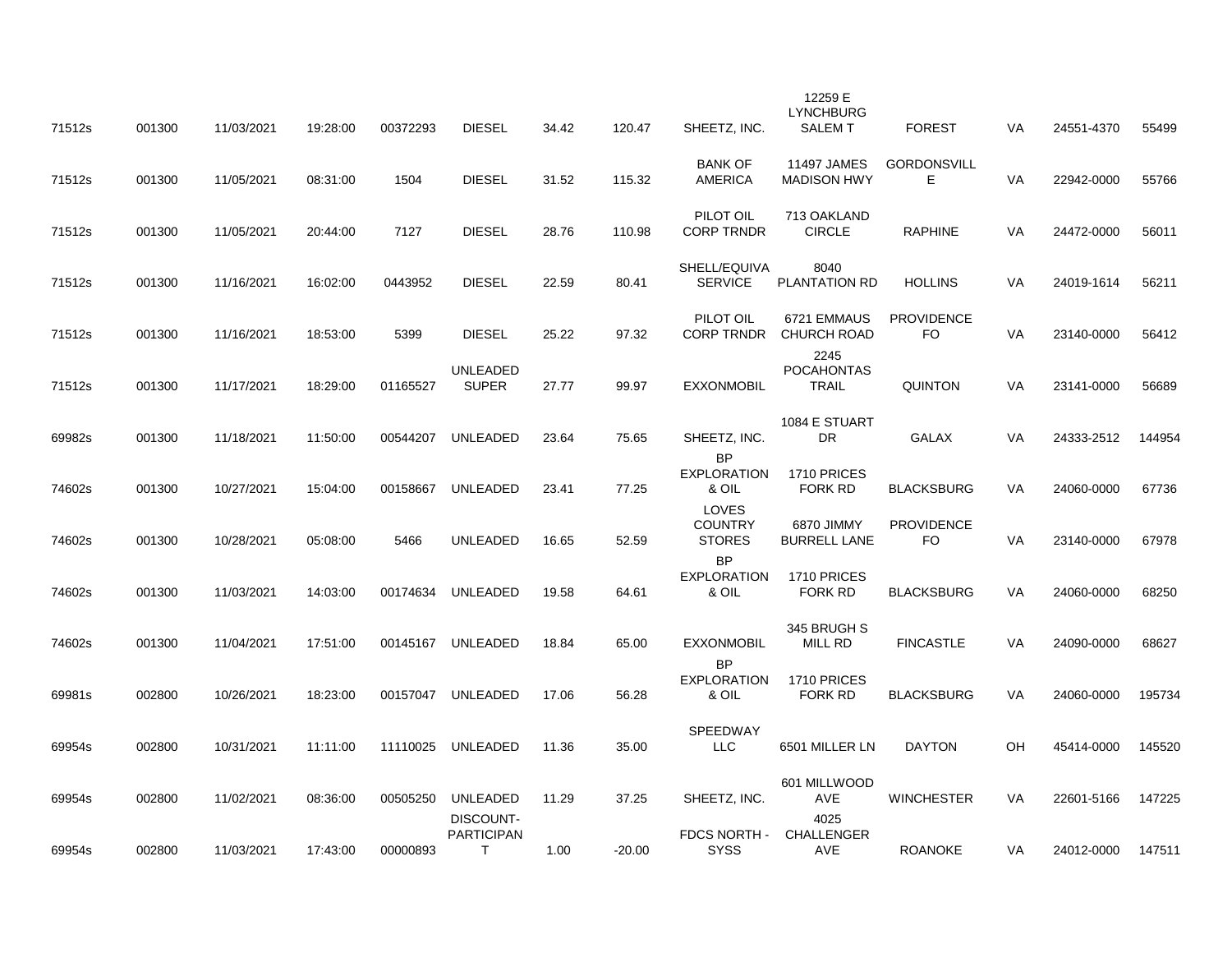| 69954s | 002800 | 11/03/2021 | 17:43:00 | 00000893 | OIL CHANGE<br><b>FULL</b><br><b>SERVICE</b> | 1.00  | 99.98  | FDCS NORTH -<br><b>SYSS</b>          | 4025<br>CHALLENGER<br>AVE                     | <b>ROANOKE</b>                     | VA        | 24012-0000 | 147511 |
|--------|--------|------------|----------|----------|---------------------------------------------|-------|--------|--------------------------------------|-----------------------------------------------|------------------------------------|-----------|------------|--------|
|        |        |            |          |          |                                             |       |        |                                      | 4025                                          |                                    |           |            |        |
| 69954s | 002800 | 11/03/2021 | 17:43:00 | 00000893 | <b>TAX SALES</b>                            | 1.00  | 3.58   | FDCS NORTH -<br><b>SYSS</b>          | <b>CHALLENGER</b><br><b>AVE</b>               | <b>ROANOKE</b>                     | <b>VA</b> | 24012-0000 | 147511 |
| pa10   | 003700 | 11/04/2021 | 10:08:00 | 00731549 | UNLEADED                                    | 14.75 | 47.19  | VALERO                               | 100 VETERANS<br><b>DR</b>                     | <b>RICHLANDS</b>                   | VA        | 24641-0000 | 97599  |
| 60195s | 003900 | 10/29/2021 | 16:20:00 | 20090021 | UNLEADED                                    | 29.61 | 97.70  | <b>VANTIV</b><br><b>BP</b>           | PO BOX 14002                                  | <b>ROANOKE</b>                     | <b>VA</b> | 24038-0000 | 180000 |
| 77304s | 003900 | 11/23/2021 | 16:54:00 | 00118896 | UNLEADED                                    | 41.40 | 132.03 | <b>EXPLORATION</b><br>& OIL          | 7554 PEPPERS<br><b>FERRY B</b>                | <b>FAIRLAWN</b>                    | VA        | 24141-0000 | 78599  |
| 61792s | 003900 | 11/23/2021 | 07:35:00 | 00254607 | UNLEADED                                    | 23.95 | 80.00  | <b>EXXONMOBIL</b><br><b>BP</b>       | 608 WEST 29TH<br><b>STREET</b>                | <b>BUENA VISTA</b>                 | VA        | 24416-0000 | 168920 |
| 61792s | 003900 | 11/23/2021 | 17:22:00 | 00309241 | UNLEADED                                    | 17.11 | 56.47  | <b>EXPLORATION</b><br>& OIL          | 911 CROSS<br>COUNTY RD                        | <b>MINERAL</b>                     | VA        | 23117-0000 | 169158 |
| 60156s | 003900 | 11/15/2021 | 08:44:00 | 00123902 | UNLEADED                                    | 12.12 | 40.00  | <b>EXXONMOBIL</b>                    | 145 GEORGE<br><b>WASHINGTON</b><br>HW         | <b>CHARLOTTE</b><br><b>COURT H</b> | VA        | 23923-0000 | 248156 |
| 60156s | 003900 | 11/17/2021 | 07:51:00 | 00715028 | UNLEADED                                    | 9.46  | 30.00  | SHEETZ, INC.                         | 151 WAGNER<br><b>ROAD</b>                     | <b>PETERSBURG</b>                  | VA        | 23805-     | 284735 |
| 60156s | 003900 | 11/17/2021 | 14:31:00 |          | 00964517 UNLEADED                           | 9.32  | 30.00  | <b>BP</b>                            | SHEETZ, INC. 3927 WARDS RD                    | LYNCHBURG                          | <b>VA</b> | 24502-2941 | 248981 |
| 60156s | 003900 | 11/22/2021 | 07:37:00 | 00418468 | UNLEADED                                    | 17.30 | 57.25  | <b>EXPLORATION</b><br>& OIL          | 11445 JAMES<br><b>MADISON</b>                 | <b>ZION</b><br><b>CROSSROADS</b>   | VA        | 22942-0000 | 249253 |
| 60156s | 003900 | 11/23/2021 | 06:32:00 | 063210   | <b>UNLEADED</b>                             | 18.95 | 62.52  | <b>MARATHON</b><br>PETROLEUM         | 9741 E<br><b>LYNCHBURG</b><br><b>SALEM TP</b> | <b>GOODE</b>                       | <b>VA</b> | 24556-2748 | 249624 |
| 55086s | 004000 | 10/31/2021 | 18:02:00 | 485819   | <b>UNLEADED</b>                             | 13.62 | 43.42  | <b>CIRCLE K</b><br><b>STORES INC</b> | 2561 ONSLOW<br><b>DRIVE</b>                   | <b>JACKSONVILLE</b>                | <b>NC</b> | 28540-0000 | 131042 |
| 69970S | 004000 | 10/24/2021 | 09:24:00 | 00016475 | UNLEADED                                    | 21.98 | 72.53  | <b>SUN COMPANY</b><br><b>INC</b>     | 33330<br><b>LANKFORD HWY</b>                  | <b>PAINTER</b>                     | VA        | 23420-0000 | 15359  |
| 69970S | 004000 | 10/25/2021 | 17:37:00 | 00762860 | UNLEADED                                    | 7.20  | 23.06  | <b>EXXONMOBIL</b>                    | 809 GLADE RD                                  | <b>BLACKSBURG</b>                  | VA        | 24060-0000 | 15850  |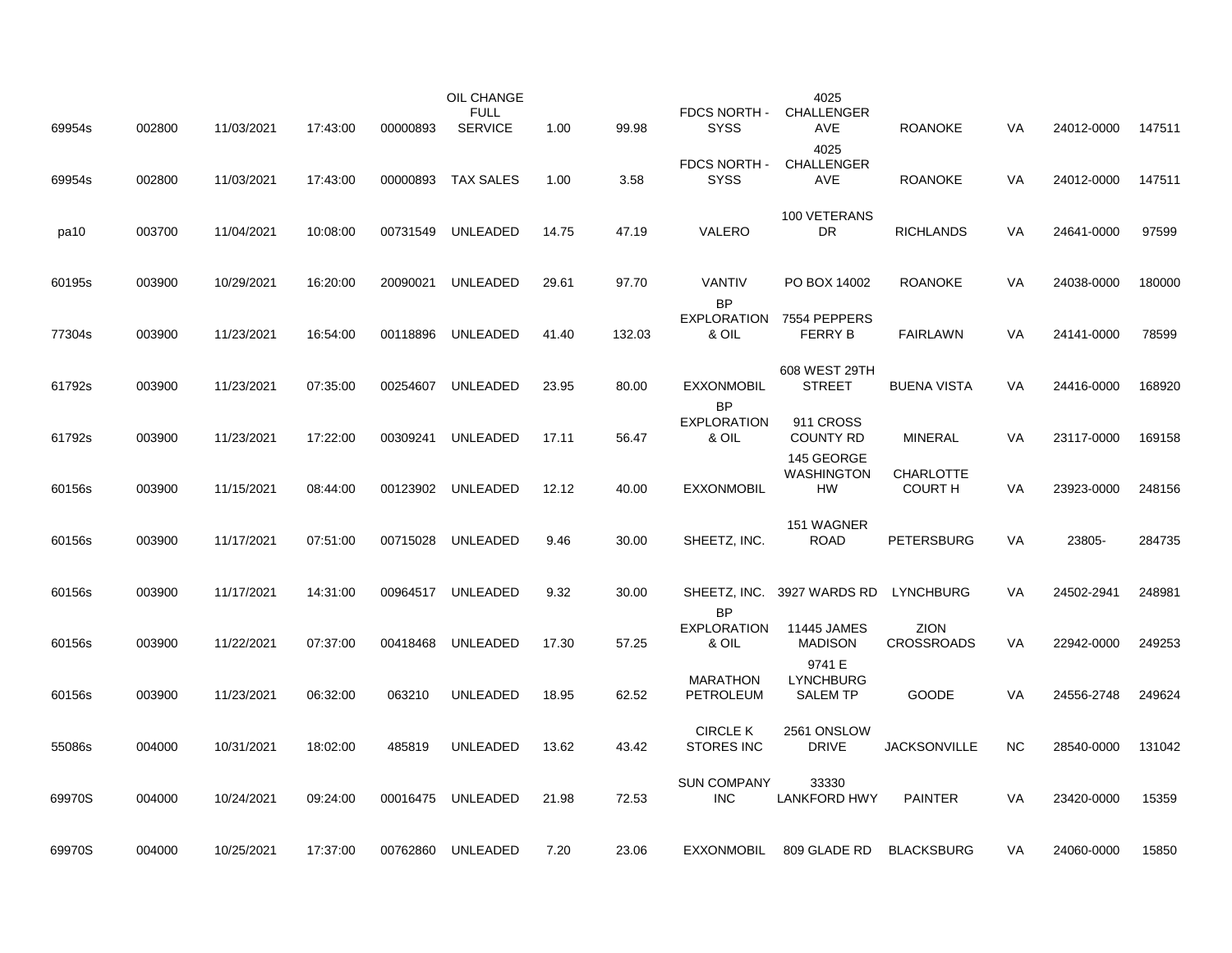| 66987s | 004000 | 10/31/2021 | 18:15:00 | 528554   | <b>UNLEADED</b>              | 14.66 | 46.59 | <b>CIRCLE K</b><br><b>STORES INC</b> | 2561 ONSLOW<br><b>DRIVE</b>                     | <b>JACKSONVILLE</b>             | <b>NC</b> | 28540-0000 | 80419  |
|--------|--------|------------|----------|----------|------------------------------|-------|-------|--------------------------------------|-------------------------------------------------|---------------------------------|-----------|------------|--------|
| 69971s | 004000 | 10/24/2021 | 13:56:00 | 00118567 | UNLEADED                     | 22.44 | 74.03 | <b>EXXONMOBIL</b>                    | 218 STERRETT<br><b>RD</b>                       | <b>FAIRFIELD</b>                | VA        | 24435-2638 | 11972  |
| 69971s | 004000 | 10/27/2021 | 11:19:00 | 01188123 | UNLEADED                     | 20.54 | 67.77 | <b>EXXONMOBIL</b>                    | 5756<br>NORTHAMPTON<br><b>BLVD</b>              | <b>VIRGINIA</b><br><b>BEACH</b> | VA        | 23455-0000 | 11621  |
| 79441s | 004000 | 10/24/2021 | 16:39:00 | 00206101 | UNLEADED                     | 18.69 | 60.94 | <b>EXXONMOBIL</b>                    | 1565 LEJEUNE<br><b>BLVD</b>                     | <b>JACKSONVILLE</b>             | <b>NC</b> | 28540-0000 | 11186  |
| 79441s | 004000 | 10/31/2021 | 17:48:00 | 845041   | <b>UNLEADED</b>              | 17.08 | 54.48 | <b>CIRCLE K</b><br><b>STORES INC</b> | 2561 ONSLOW<br><b>DRIVE</b>                     | <b>JACKSONVILLE</b>             | <b>NC</b> | 28540-0000 | 11472  |
| 69970s | 004000 | 11/17/2021 | 16:42:00 | 00793439 | UNLEADED                     | 6.64  | 21.93 | <b>EXXONMOBIL</b>                    | 809 GLADE RD                                    | <b>BLACKSBURG</b>               | VA        | 24060-0000 | 15952  |
| 69970s | 004000 | 11/18/2021 | 15:52:00 | 00812619 | UNLEADED                     | 5.29  | 17.47 | <b>EXXONMOBIL</b>                    | 809 GLADE RD                                    | <b>BLACKSBURG</b>               | <b>VA</b> | 24060-0000 | 16046  |
| 66987s | 004000 | 11/02/2021 | 15:08:00 | 00523242 | <b>UNLEADED</b><br>BLEND 10% | 10.75 | 35.47 | <b>INC</b>                           | 18160<br>SUN COMPANY CONSTITUTION<br><b>HWY</b> | <b>ORANGE</b>                   | VA        | 22960-0000 | 68920  |
| 66987s | 004000 | 11/09/2021 | 07:34:00 | 0107656  | <b>UNLEADED</b>              | 3.40  | 10.99 | SHELL/EQUIVA<br><b>SERVICE</b>       | 4149 BLACK<br>LICK RD                           | <b>RURAL</b><br><b>RETREAT</b>  | VA        | 24368-2572 | 69339  |
| 66987s | 004000 | 11/09/2021 | 15:02:00 | 0110460  | <b>UNLEADED</b>              | 7.35  | 23.69 | SHELL/EQUIVA<br><b>SERVICE</b>       | 4149 BLACK<br>LICK RD                           | <b>RURAL</b><br><b>RETREAT</b>  | VA        | 24368-2572 | 69434  |
| 66987s | 004000 | 11/10/2021 | 15:28:00 | 0118018  | <b>UNLEADED</b>              | 11.30 | 36.40 | SHELL/EQUIVA<br><b>SERVICE</b>       | 4149 BLACK<br>LICK RD                           | <b>RURAL</b><br><b>RETREAT</b>  | VA        | 24368-2572 | 69592  |
| 66987s | 004000 | 11/12/2021 | 07:22:00 | 0535724  | <b>UNLEADED</b>              | 8.70  | 28.70 | SHELL/EQUIVA<br><b>SERVICE</b>       | 5150 STATE<br>PARK RD                           | <b>DUBLIN</b>                   | VA        | 24084-6003 | 69696  |
| 79441s | 004000 | 11/16/2021 | 17:28:00 | 316773   | UNLEADED                     | 19.25 | 57.93 | <b>CIRCLE K</b><br><b>STORES INC</b> | 2561 ONSLOW<br><b>DRIVE</b>                     | <b>JACKSONVILLE</b>             | <b>NC</b> | 28540-0000 | 11791  |
|        |        |            |          |          |                              |       |       | VANTIV                               |                                                 |                                 |           |            |        |
| 58894S | 004400 | 10/25/2021 | 07:33:00 | 33530021 | UNLEADED                     | 15.27 | 50.39 |                                      | PO BOX 14002<br>10438                           | <b>ROANOKE</b>                  | VA        | 24038-0000 | 134930 |
| 41155s | 010305 | 10/28/2021 | 09:02:00 | 090239   | <b>UNLEADED</b>              | 16.67 | 55.00 | 7-ELEVEN INC                         | <b>DUMFRIES RD</b>                              | <b>MANASSAS</b>                 | VA        | 20110-0000 | 14909  |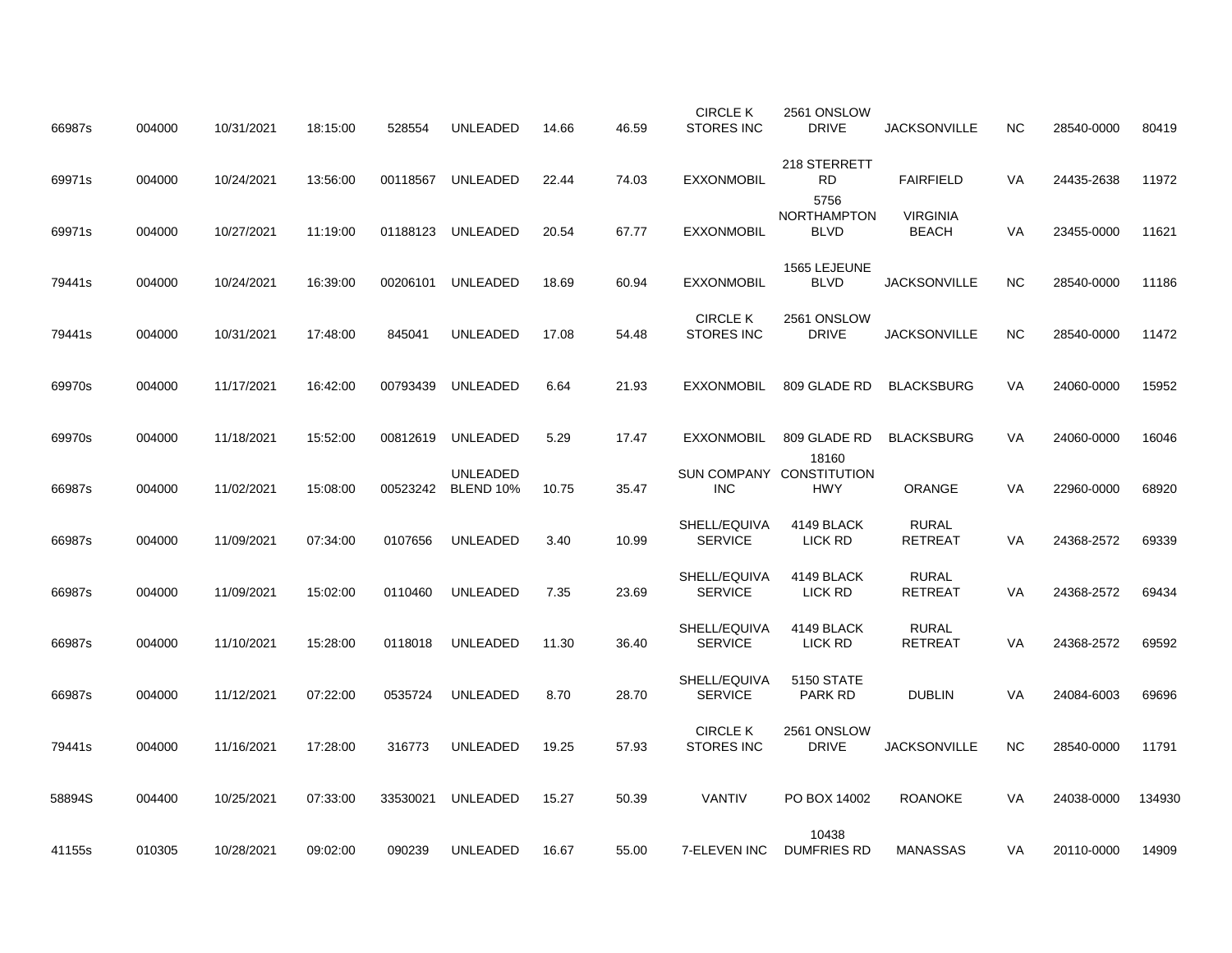| 41155s | 010305 | 11/03/2021 | 11:31:00 | 113150   | UNLEADED          | 16.49 | 53.58 | <b>CITGO</b><br>PETROLEUM<br><b>CORP</b> | 9600 GRANT<br>AVE                       | <b>MANASSAS</b>    | VA | 20110-0000 | 115159 |
|--------|--------|------------|----------|----------|-------------------|-------|-------|------------------------------------------|-----------------------------------------|--------------------|----|------------|--------|
| 55231s | 010305 | 11/22/2021 | 11:46:00 | 114651   | <b>UNLEADED</b>   | 15.27 | 48.86 | 7-ELEVEN INC                             | 7501 WEBB DR<br>LEE H                   | <b>GAINESVILLE</b> | VA | 20155-0000 | 96571  |
| 41496s | 010305 | 11/03/2021 | 13:12:00 | 00062988 | UNLEADED          | 1.85  | 6.11  | <b>SUN COMPANY</b><br><b>INC</b>         | 9110<br><b>CENTREVILLE</b><br><b>RD</b> | <b>MANASSAS</b>    | VA | 20110-0000 | 165040 |
| 41496s | 010305 | 11/03/2021 | 13:14:00 | 00062990 | <b>UNLEADED</b>   | 1.84  | 6.10  | <b>SUN COMPANY</b><br><b>INC</b>         | 9110<br><b>CENTREVILLE</b><br><b>RD</b> | <b>MANASSAS</b>    | VA | 20110-0000 | 165040 |
| 41496s | 010305 | 11/03/2021 | 13:24:00 | 00062991 | <b>UNLEADED</b>   | 18.32 | 60.45 | <b>SUN COMPANY</b><br><b>INC</b>         | 9110<br><b>CENTREVILLE</b><br><b>RD</b> | <b>MANASSAS</b>    | VA | 20110-0000 | 165040 |
| 41496s | 010305 | 11/17/2021 | 13:44:00 | 00001403 | UNLEADED          | 12.03 | 39.70 | <b>SUN COMPANY</b><br><b>INC</b>         | 9110<br><b>CENTREVILLE</b><br>RD.       | <b>MANASSAS</b>    | VA | 20110-0000 | 765213 |
| 55257s | 010305 | 11/08/2021 | 08:22:00 | 082200   | <b>UNLEADED</b>   | 23.48 | 77.00 | 7-ELEVEN INC                             | 10438<br><b>DUMFRIES RD</b>             | <b>MANASSAS</b>    | VA | 20110-0000 | 85348  |
| 55257s | 010305 | 11/17/2021 | 14:06:00 |          | 00020462 UNLEADED | 28.58 | 92.02 | WAWA, INC.                               | 11111<br><b>NOKESVILLE RD</b>           | <b>MANASSAS</b>    | VA | 20110-2025 | 85730  |
| 77324s | 010305 | 10/28/2021 | 15:09:00 | 00350650 | UNLEADED          | 5.71  | 18.17 | <b>EXXONMOBIL</b>                        | 9901<br><b>WELLINGTON</b><br><b>RD</b>  | <b>MANASSAS</b>    | VA | 20110-5720 | 0      |
| 77324s | 010305 | 10/28/2021 | 15:11:00 | 00350651 | UNLEADED          | 17.19 | 54.67 | <b>EXXONMOBIL</b>                        | 9901<br><b>WELLINGTON</b><br><b>RD</b>  | <b>MANASSAS</b>    | VA | 20110-5720 | 20112  |
| 77324s | 010305 | 11/03/2021 | 10:11:00 | 101121   | <b>UNLEADED</b>   | 15.23 | 49.94 | 7-ELEVEN INC                             | 10299<br><b>DUMFRIES</b><br><b>ROAD</b> | <b>MANASSAS</b>    | VA | 20112-0000 | 20388  |
| 77324s | 010305 | 11/04/2021 | 15:24:00 | 00352074 | UNLEADED          | 6.06  | 19.27 | <b>EXXONMOBIL</b>                        | 9901<br><b>WELLINGTON</b><br><b>RD</b>  | <b>MANASSAS</b>    | VA | 20110-5720 | 0      |
| 77324s | 010305 | 11/16/2021 | 08:30:00 | 083015   | <b>UNLEADED</b>   | 18.92 | 60.93 | 7-ELEVEN INC                             | 10438<br><b>DUMFRIES RD</b>             | <b>MANASSAS</b>    | VA | 20110-0000 | 20724  |
| 77324s | 010305 | 11/18/2021 | 16:53:00 | 00361239 | <b>UNLEADED</b>   | 6.36  | 20.50 | <b>EXXONMOBIL</b>                        | 9901<br><b>WELLINGTON</b><br><b>RD</b>  | <b>MANASSAS</b>    | VA | 20110-5720 | 0      |
| pa48   | 010700 | 11/22/2021 | 09:44:00 |          | 44190025 UNLEADED | 24.54 | 80.25 | <b>VANTIV</b>                            | PO BOX 14002                            | <b>ROANOKE</b>     | VA | 24038-0000 | 76304  |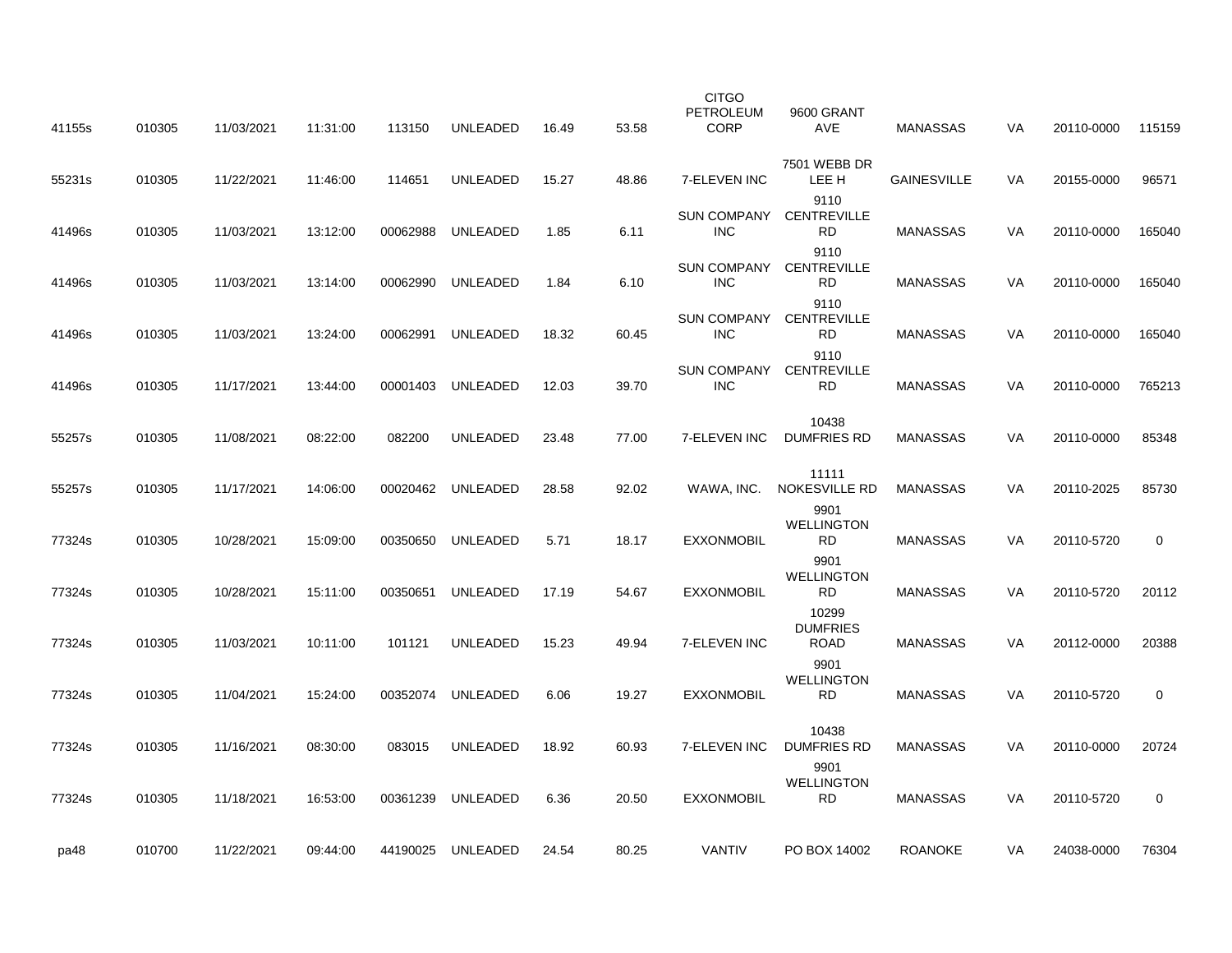| 68334s | 017100 | 10/26/2021 | 15:22:00 | 00176197 | UNLEADED                     | 14.38 | 46.87 | <b>EXXONMOBIL</b>                               | 25652 JEB<br><b>STUART HWY</b>               | <b>STUART</b>                     | VA        | 24171-0000 | 19564  |
|--------|--------|------------|----------|----------|------------------------------|-------|-------|-------------------------------------------------|----------------------------------------------|-----------------------------------|-----------|------------|--------|
| 68334s | 017100 | 11/10/2021 | 16:50:00 | 00185639 | UNLEADED                     | 15.34 | 50.00 | <b>EXXONMOBIL</b>                               | 25652 JEB<br><b>STUART HWY</b>               | <b>STUART</b>                     | VA        | 24171-0000 | 19751  |
| 68262s | 017100 | 10/25/2021 | 16:56:00 | 00017767 | UNLEADED                     | 10.63 | 34.99 | WAWA, INC.                                      | 12001<br>SOUTHSHORE<br>POINT DR              | <b>MIDLOTHIAN</b>                 | VA        | 23112-2088 | 142842 |
| 68262s | 017100 | 11/12/2021 | 20:20:00 | 20170025 | <b>UNLEADED</b>              | 11.08 | 36.57 | <b>VANTIV</b>                                   | 555 N FRANKLIN CHRISTIANSBU<br><b>STREET</b> | RG                                | VA        | 24073-0000 | 143144 |
| 68262s | 017100 | 11/12/2021 | 20:20:00 | 20170025 | DISCOUNT-<br><b>LOCATION</b> | 1.00  | $-34$ | <b>VANTIV</b>                                   | 555 N FRANKLIN CHRISTIANSBU<br><b>STREET</b> | RG                                | VA        | 24073-0000 | 143144 |
| 68262s | 017100 | 11/18/2021 | 15:03:00 | 00683110 | UNLEADED                     | 11.68 | 37.50 | <b>EXXONMOBIL</b>                               | 234 EAST MAIN<br><b>STREET</b>               | <b>MARION</b>                     | VA        | 24354-3133 | 143434 |
| 68262s | 017100 | 11/23/2021 | 15:53:00 | 00187130 | UNLEADED                     | 10.44 | 33.42 | <b>EXXONMOBIL</b>                               | 25652 JEB<br><b>STUART HWY</b>               | <b>STUART</b>                     | <b>VA</b> | 24171-0000 | 143075 |
| 68294S | 018300 | 10/25/2021 | 18:26:00 | 00129401 | UNLEADED                     | 3.79  | 12.33 | <b>BP</b><br><b>EXPLORATION</b><br>& OIL        | 410 ELM AVE SE                               | <b>ROANOKE</b>                    | VA        | 24013-0000 | 72927  |
| 68294S | 018300 | 10/27/2021 | 18:19:00 |          | 00131462 UNLEADED            | 4.43  | 14.62 | <b>BP</b><br><b>EXPLORATION</b><br>& OIL        | 410 ELM AVE SE                               | <b>ROANOKE</b>                    | VA        | 24013-0000 | 73030  |
| 68294S | 018300 | 11/03/2021 | 20:55:00 |          | 00138782 UNLEADED            | 9.54  | 31.49 | <b>BP</b><br><b>EXPLORATION</b><br>& OIL        | 410 ELM AVE SE                               | <b>ROANOKE</b>                    | <b>VA</b> | 24013-0000 | 73242  |
| 68294S | 018300 | 11/14/2021 | 21:18:00 | 00152370 | UNLEADED                     | 11.28 | 37.24 | <b>EXXONMOBIL</b>                               | 701 CHERRY<br>AVE                            | <b>CHARLOTTESVI</b><br><b>LLE</b> | VA        | 22903-5516 | 73540  |
| 68294S | 018300 | 11/15/2021 | 20:06:00 | 200647   | <b>UNLEADED</b>              | 6.17  | 19.75 | <b>MARATHON</b><br>PETROLEUM                    | 502 ELM<br><b>AVENUE</b>                     | <b>ROANOKE</b>                    | VA        | 24016-3922 | 73672  |
| 68294S | 018300 | 11/19/2021 | 19:01:00 | 00099295 | <b>UNLEADED</b>              | 11.29 | 39.07 | <b>EXXONMOBIL</b>                               | 848 E MIDLAND<br>TRAIL                       | <b>LEXINGTON</b>                  | VA        | 24450-0000 | 73955  |
| 68294S | 018300 | 11/19/2021 | 19:52:00 | 195206   | <b>UNLEADED</b>              |       | 8.19  | <b>CITGO</b><br><b>PETROLEUM</b><br><b>CORP</b> | 1202 S<br>JEFFERSON ST                       | <b>ROANOKE</b>                    | VA        | 24016-0000 | 74006  |
|        |        |            |          |          | <b>MISCELLANE</b>            | 2.48  |       |                                                 | SHELL/EQUIVA 4083 ELECTRIC                   |                                   |           |            |        |
| 71501s | 018300 | 11/08/2021 | 10:36:00 | 0537563  | <b>OUS</b>                   | 1.00  | 1.00  | <b>SERVICE</b>                                  | <b>RD</b>                                    | <b>ROANOKE</b>                    | <b>VA</b> | 24018-8442 | 26654  |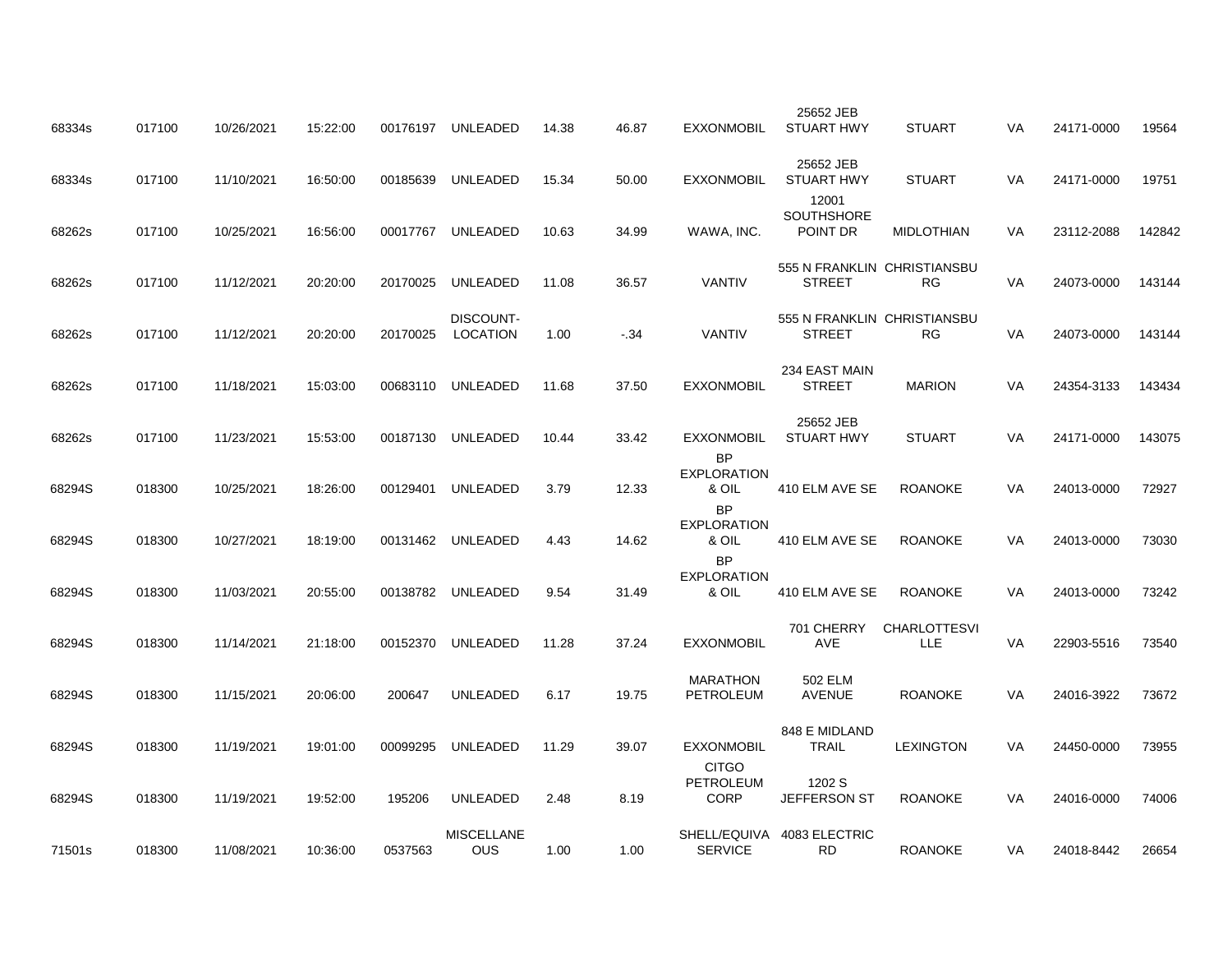| 71501s | 018300 | 11/08/2021 | 10:36:00 | 0537563  | <b>MISCELLANE</b><br><b>OUS</b> | 1.00  | 23.99 | <b>SERVICE</b>                           | SHELL/EQUIVA 4083 ELECTRIC<br><b>RD</b>      | <b>ROANOKE</b>                     | VA | 24018-8442 | 26654  |
|--------|--------|------------|----------|----------|---------------------------------|-------|-------|------------------------------------------|----------------------------------------------|------------------------------------|----|------------|--------|
| 71501s | 018300 | 11/08/2021 | 10:36:00 | 0537563  | <b>MISCELLANE</b><br><b>OUS</b> | 1.00  | 1.00  | <b>SERVICE</b>                           | SHELL/EQUIVA 4083 ELECTRIC<br>RD.            | <b>ROANOKE</b>                     | VA | 24018-8442 | 26654  |
| 48465s | 021200 | 10/29/2021 | 12:28:00 | 00141475 | UNLEADED                        | 13.20 | 41.99 | <b>BP</b><br><b>EXPLORATION</b><br>& OIL | 128 N MAIN ST                                | <b>EMPORIA</b>                     | VA | 23847-0000 | 159483 |
| 48465s | 021200 | 11/04/2021 | 07:13:00 | 00323144 | UNLEADED                        | 13.76 | 45.00 | <b>MURPHY OIL</b><br>USA INC             | 552 OLD<br>FRANKLIN TPKE ROCKY MOUNT         |                                    | VA | 24151-5504 | 153555 |
| 48465s | 021200 | 11/08/2021 | 08:34:00 | 00167977 | UNLEADED                        | 16.69 | 53.06 | <b>BP</b><br><b>EXPLORATION</b><br>& OIL | 128 N MAIN ST                                | <b>EMPORIA</b>                     | VA | 23847-0000 | 15003  |
| 48470s | 021200 | 11/04/2021 | 15:25:00 | 00130700 | UNLEADED                        | 15.15 | 50.00 | <b>EXXONMOBIL</b>                        | 145 GEORGE<br><b>WASHINGTON</b><br><b>HW</b> | <b>CHARLOTTE</b><br><b>COURT H</b> | VA | 23923-0000 | 172252 |
| 68268s | 021200 | 11/01/2021 | 16:03:00 | 03380025 | <b>UNLEADED</b>                 | 9.95  | 31.56 | VANTIV                                   | PO BOX 14002                                 | <b>ROANOKE</b>                     | VA | 24038-0000 | 54885  |
| 57597s | 021200 | 10/27/2021 | 08:36:00 | 00093144 | <b>UNLEADED</b>                 | 14.88 | 50.00 | <b>EXXONMOBIL</b>                        | 9966 RICHMOND<br><b>HWY</b>                  | <b>LYNCHBURG</b>                   | VA | 24504-0000 | 134727 |
| 65622S | 021200 | 11/01/2021 | 11:27:00 | 0145649  | <b>UNLEADED</b>                 | 20.09 | 65.30 | <b>SERVICE</b>                           | SHELL/EQUIVA 856 BURKS HILL<br><b>RD</b>     | <b>BEDFORD</b>                     | VA | 24523-3202 | 69559  |
| 65622S | 021200 | 11/19/2021 | 17:47:00 | 47110025 | UNLEADED                        | 23.72 | 74.00 | SPEEDWAY<br><b>LLC</b>                   | 391 S MAIN ST                                | <b>HALIFAX</b>                     | VA | 24558-0000 | 69512  |
| 71582s | 021200 | 10/26/2021 | 15:40:00 | 00194744 | <b>UNLEADED</b>                 | 14.53 | 47.96 | SHEETZ, INC.                             | 265 OLD<br>FRANKLIN TPKE ROCKY MOUNT         |                                    | VA | 24151-5891 | 163586 |
| 79420s | 021200 | 10/27/2021 | 19:17:00 | 3309     | UNLEADED                        | 9.50  | 30.00 | PILOT OIL<br><b>CORP TRNDR</b>           | 110 RIVER<br>POINT DRIVE                     | DANVILLE                           | VA | 24541-0000 | 28441  |
| 79420s | 021200 | 10/29/2021 | 08:43:00 | 3149     | <b>UNLEADED</b>                 | 9.81  | 31.00 | PILOT OIL<br><b>CORP TRNDR</b>           | 110 RIVER<br><b>POINT DRIVE</b>              | DANVILLE                           | VA | 24541-0000 | 28691  |
| 79420s | 021200 | 11/10/2021 | 17:49:00 | 00157649 | UNLEADED                        | 13.33 | 44.00 | SHEETZ, INC.                             | <b>2016 S MAIN ST</b>                        | <b>FARMVILLE</b>                   | VA | 23901-7500 | 28995  |
| 79420s | 021200 | 11/18/2021 | 12:47:00 | 1313     | <b>UNLEADED</b>                 | 15.19 | 48.00 | PILOT OIL<br><b>CORP TRNDR</b>           | 110 RIVER<br>POINT DRIVE                     | <b>DANVILLE</b>                    | VA | 24541-0000 | 29376  |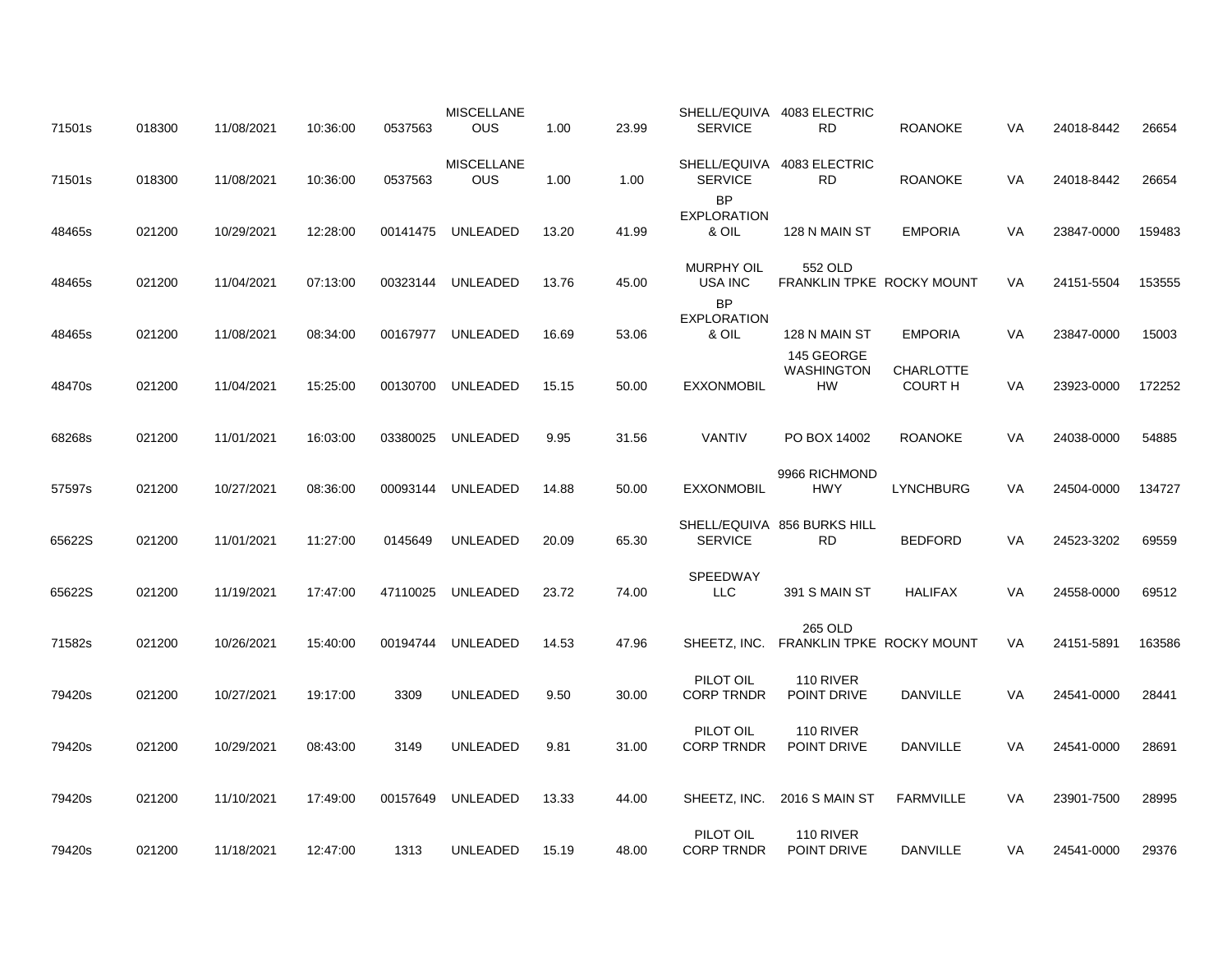| 68343s | 021300 | 10/27/2021 | 12:49:00 | 0633933  | <b>MISCELLANE</b><br><b>OUS</b>     | 1.00  | 200.00 | SHELL/EQUIVA<br><b>SERVICE</b>           | 13400<br><b>MIDLOTHIAN</b><br><b>TPKE</b>             | <b>MIDLOTHIAN</b>            | VA        | 23113-4212 | 120425 |
|--------|--------|------------|----------|----------|-------------------------------------|-------|--------|------------------------------------------|-------------------------------------------------------|------------------------------|-----------|------------|--------|
| 68343s | 021300 | 10/27/2021 | 12:49:00 | 0633933  | <b>MISCELLANE</b><br><b>OUS</b>     | 1.00  | 27.46  | SHELL/EQUIVA<br><b>SERVICE</b>           | 13400<br><b>MIDLOTHIAN</b><br><b>TPKE</b>             | <b>MIDLOTHIAN</b>            | VA        | 23113-4212 | 120425 |
| 68343s | 021300 | 10/27/2021 | 12:49:00 | 0633933  | <b>MISCELLANE</b><br><b>OUS</b>     | 1.00  | 161.94 | SHELL/EQUIVA<br><b>SERVICE</b>           | 13400<br><b>MIDLOTHIAN</b><br><b>TPKE</b>             | <b>MIDLOTHIAN</b>            | VA        | 23113-4212 | 120425 |
| 68343s | 021300 | 10/27/2021 | 12:56:00 | 0633958  | <b>UNLEADED</b><br><b>BLEND 10%</b> | 12.96 | 42.77  | SHELL/EQUIVA<br><b>SERVICE</b>           | 13400<br><b>MIDLOTHIAN</b><br><b>TPKE</b>             | <b>MIDLOTHIAN</b>            | <b>VA</b> | 23113-4212 | 120246 |
| 77319s | 021300 | 10/29/2021 | 13:20:00 | 00975996 | UNLEADED                            | 14.38 | 46.00  | <b>SUN COMPANY</b><br><b>INC</b>         | 102 QUEEN ST                                          | <b>TAPPAHANNOC</b><br>ĸ      | VA        | 22560-0000 | 53785  |
| 77319s | 021300 | 11/05/2021 | 18:33:00 | 00862123 | UNLEADED                            | 17.25 | 55.02  | SHEETZ, INC.                             | 1804<br><b>K BLVD</b>                                 | TAPPAHANNOC TAPPAHANNOC<br>K | VA        | 22560-9350 | 54220  |
| 79423s | 021300 | 11/08/2021 | 08:27:00 | 082745   | <b>UNLEADED</b>                     | 10.61 | 35.01  | <b>CITGO</b><br>PETROLEUM<br><b>CORP</b> | 841 W MAIN ST                                         | <b>SMITHFIELD</b>            | VA.       | 23430-0000 | 8058   |
| 79428s | 021300 | 11/03/2021 | 10:32:00 | 00005154 | <b>UNLEADED</b>                     | 9.09  | 30.00  | FDCS NORTH -<br><b>SYSS</b>              | 29214<br><b>LANKFORD</b><br><b>HIGHWAY</b>            | CAPE<br><b>CHARLES</b>       | VA        | 23310-0000 | 10532  |
| 79428s | 021300 | 11/05/2021 | 13:01:00 | 00560059 | UNLEADED                            | 10.68 | 35.25  | SHEETZ, INC.                             | 12259 E<br><b>LYNCHBURG</b><br><b>SALEM T</b>         | <b>FOREST</b>                | VA        | 24551-4370 | 10898  |
|        |        |            |          |          |                                     |       |        |                                          | FDCS NORTH - 35242 GENERAL                            |                              |           |            |        |
| 80224s | 021300 | 11/17/2021 | 21:36:00 | 00003621 | <b>UNLEADED</b>                     | 12.39 | 40.03  | <b>SYSS</b><br><b>BP</b>                 | <b>MAHONE BLV</b><br><b>EXPLORATION 596 MT HERMON</b> | <b>IVOR</b>                  | <b>VA</b> | 23866-0000 | 2910   |
| 60244s | 021600 | 10/26/2021 | 13:52:00 | 00897310 | UNLEADED                            | 11.52 | 38.03  | & OIL                                    | <b>RD</b><br>216 EAST MAIN                            | <b>ELKTON</b>                | VA        | 22827-0000 | 145028 |
| 60244s | 021600 | 10/28/2021 | 08:25:00 | 00211253 | UNLEADED                            | 9.76  | 31.93  | SHEETZ, INC.<br><b>LOVES</b>             | <b>ST</b>                                             | <b>LOUISA</b>                | <b>VA</b> | 23093-6502 | 145305 |
| 60244s | 021600 | 11/04/2021 | 15:49:00 | 4310     | <b>UNLEADED</b>                     | 14.57 | 47.47  | <b>COUNTRY</b><br><b>STORES</b>          | 3499 LEE<br><b>JACKSON HWY</b>                        | <b>STAUNTON</b>              | VA        | 24401-0000 | 145740 |
| 60244s | 021600 | 11/16/2021 | 08:11:00 | 00099447 | <b>UNLEADED</b>                     | 10.52 | 34.71  | SHEETZ, INC.                             | 216 EAST MAIN<br><b>ST</b>                            | <b>LOUISA</b>                | VA        | 23093-6502 | 146046 |
| 60244s | 021600 | 11/19/2021 | 08:22:00 | 00762188 | UNLEADED                            | 12.54 | 41.39  | SHEETZ, INC.                             | 216 EAST MAIN<br><b>ST</b>                            | <b>LOUISA</b>                | VA        | 23093-6502 | 146215 |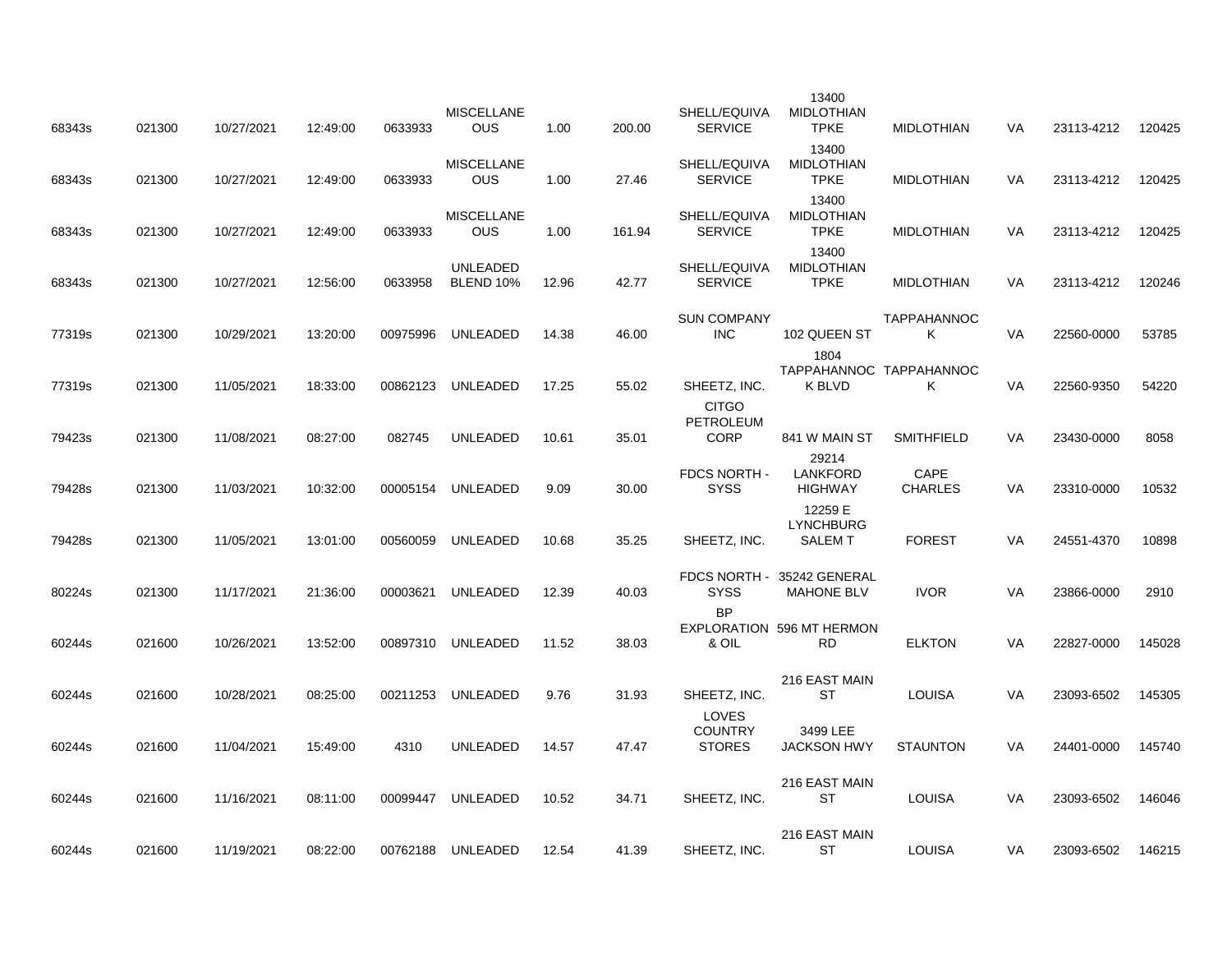| 74609S | 021600 | 10/28/2021 | 09:04:00 | 00243520 | UNLEADED          | 7.49  | 24.50 |                                      | SHEETZ, INC. 747 FAIRFAX ST      | <b>STEPHENS</b><br><b>CITY</b> | <b>VA</b> | 22655-2818 | 166878 |
|--------|--------|------------|----------|----------|-------------------|-------|-------|--------------------------------------|----------------------------------|--------------------------------|-----------|------------|--------|
| 74609S | 021600 | 11/09/2021 | 14:32:00 | 00396763 | UNLEADED          | 7.54  | 24.66 |                                      | SHEETZ, INC. 747 FAIRFAX ST      | <b>STEPHENS</b><br><b>CITY</b> | VA        | 22655-2818 | 167205 |
| 74609S | 021600 | 11/16/2021 | 08:55:00 | 00124449 | UNLEADED          | 7.21  | 23.60 |                                      | SHEETZ, INC. 747 FAIRFAX ST      | <b>STEPHENS</b><br><b>CITY</b> | VA        | 22655-2818 | 167494 |
| 74609S | 021600 | 11/17/2021 | 08:06:00 | 00725288 | UNLEADED          | 5.33  | 17.45 |                                      | SHEETZ, INC. 747 FAIRFAX ST      | <b>STEPHENS</b><br><b>CITY</b> | VA        | 22655-2818 | 167714 |
| 58817s | 021700 | 10/25/2021 | 17:33:00 | 00905904 | UNLEADED          | 13.97 | 46.10 | SHEETZ, INC.                         | 1340 N 4TH ST                    | WYTHEVILLE                     | VA        | 24382-1000 | 140253 |
| 71580s | 021700 | 11/16/2021 | 08:56:00 | 00125014 | UNLEADED          | 11.38 | 36.41 | SHEETZ, INC.                         | 1340 N 4TH ST                    | WYTHEVILLE                     | VA        | 24382-1000 | 168199 |
| 71581s | 021700 | 11/12/2021 | 12:25:00 | 00087511 | UNLEADED          | 11.04 | 36.42 | <b>EXXONMOBIL</b>                    | 1034 WEST<br><b>MAIN STREET</b>  | ABINGDON                       | VA        | 24210-0000 | 163900 |
| 58817s | 021700 | 11/08/2021 | 13:52:00 | 00722248 | E 85              | 14.83 | 37.81 | SHEETZ, INC.                         | 1340 N 4TH ST                    | <b>WYTHEVILLE</b>              | VA        | 24382-1000 | 140653 |
| 77317s | 021700 | 11/01/2021 | 08:45:00 |          | 00141835 UNLEADED | 15.64 | 53.97 | <b>EXXONMOBIL</b>                    | 345 BRUGH S<br>MILL RD           | <b>FINCASTLE</b>               | VA        | 24090-0000 | 59794  |
| 77317s | 021700 | 11/23/2021 | 09:35:00 | 00256730 | UNLEADED          | 6.87  | 22.69 | <b>EXXONMOBIL</b>                    | 3809<br><b>BRAMBLETON</b><br>AVE | <b>ROANOKE</b>                 | VA        | 24018-0000 | 59929  |
| 77316s | 021700 | 11/04/2021 | 09:23:00 | 317499   | <b>UNLEADED</b>   | 13.81 | 45.00 | <b>CIRCLE K</b><br><b>STORES INC</b> | 117 READY MIX<br><b>RD</b>       | WYTHEVILLE                     | VA        | 24382-0000 | 48497  |
| 77316s | 021700 | 11/06/2021 | 15:19:00 | 0513002  | <b>UNLEADED</b>   | 18.99 | 61.90 | SHELL/EQUIVA<br><b>SERVICE</b>       | 1450 N MAIN ST                   | <b>MARION</b>                  | VA        | 24354-4316 | 48857  |
| 77316s | 021700 | 11/16/2021 | 11:10:00 | 00194000 | UNLEADED          | 19.49 | 62.37 | SHEETZ, INC.                         | 1340 N 4TH ST                    | <b>WYTHEVILLE</b>              | VA        | 24382-1000 | 49313  |
| 77316s | 021700 | 11/23/2021 | 09:16:00 |          | 00540342 UNLEADED | 17.42 | 54.53 | VALERO                               | 1287 HWY 11                      | <b>BRISTOL</b>                 | TN        | 37620-8529 | 49749  |
| 58866s | 022000 | 11/05/2021 | 14:03:00 | 00278759 | UNLEADED          | 18.82 | 62.10 | <b>EXXONMOBIL</b>                    | 2440 RAPHINE<br><b>RD</b>        | <b>RAPHINE</b>                 | VA        | 24472-0000 | 40024  |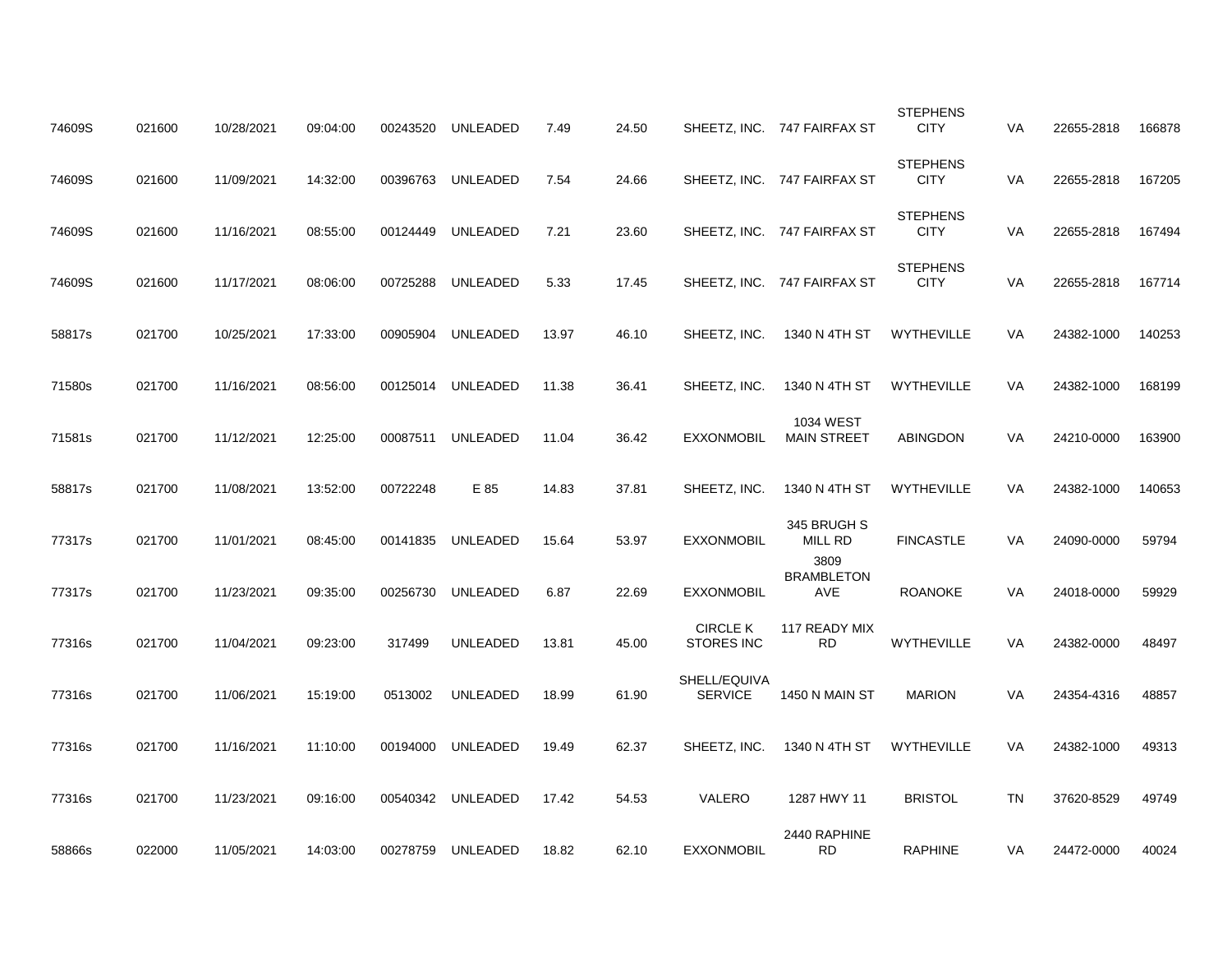| 71514s          | 022100 | 11/09/2021 | 11:25:00 | 00582939 | <b>DIESEL</b>     | 27.03 | 100.00 | <b>EXXONMOBIL</b>                        | 208 E<br><b>WASHINGTON</b><br><b>ST</b>              | <b>MIDDLEBURG</b>         | VA        | 20118-0000 | 85482  |
|-----------------|--------|------------|----------|----------|-------------------|-------|--------|------------------------------------------|------------------------------------------------------|---------------------------|-----------|------------|--------|
| pa51            | 022500 | 10/27/2021 | 18:18:00 | 181806   | <b>UNLEADED</b>   | 14.24 | 46.98  | 7-ELEVEN INC                             | 110 S<br>ARMSTEAD                                    | <b>HAMPTON</b>            | VA        | 23669-0000 | 69308  |
| pa51            | 022500 | 11/18/2021 | 15:43:00 | 00028277 | UNLEADED          | 14.41 | 46.11  | <b>RACEWAY</b>                           | 1570 GEORGE<br><b>WASH</b><br><b>MEMORIAL</b>        | <b>GLOUCESTER</b>         | VA        | 23062-     | 69615  |
| 66945s          | 030801 | 11/09/2021 | 17:10:00 | 00005356 | UNLEADED          | 10.62 | 32.17  | <b>EXXONMOBIL</b>                        | 2804 DECATUR<br><b>PIKE</b>                          | <b>ATHENS</b>             | <b>TN</b> | 37303-0000 | 114443 |
| 66945s          | 030801 | 11/11/2021 | 08:53:00 | 085327   | <b>UNLEADED</b>   | 9.62  | 30.38  | <b>MARATHON</b><br><b>PETROLEUM</b>      | 6388 HIGHWAY<br>77                                   | <b>SOUTHSIDE</b>          | AL        | 35907-5816 | 114381 |
| 2016s           | 030802 | 10/28/2021 | 14:21:00 | 142146   | UNLEADED          | 15.62 | 51.24  | 7-ELEVEN INC                             | <b>11171 BALLS</b><br>FORD RD                        | <b>MANASSAS</b>           | VA        | 20109-0000 | 21346  |
| 45250           | 030807 | 10/25/2021 | 16:00:00 | 8373     | <b>DIESEL</b>     | 52.77 | 202.05 | PILOT OIL<br><b>CORP TRNDR</b>           | 2400 HOLLAND<br><b>RD</b>                            | <b>SUFFOLK</b>            | VA        | 23434-0000 | 69922  |
| 45250           | 030807 | 10/26/2021 | 12:57:00 | 00692341 | <b>DIESEL</b>     | 37.31 | 130.55 | <b>BP</b><br>& OIL                       | 7051<br>EXPLORATION MECHANICSVILL MECHANICSVIL<br>E. | LE.                       | VA        | 23111-0000 | 70217  |
| 45250           | 030807 | 10/28/2021 | 07:59:00 | 075938   | <b>DIESEL</b>     | 40.88 | 150.00 | <b>CITGO</b><br>PETROLEUM<br><b>CORP</b> | 5416<br><b>JEFFERSON</b><br>DAVIS HWY                | <b>FREDERICKSB</b><br>RG. | VA        | 22407-0000 | 70602  |
| EL <sub>3</sub> | 030820 | 10/27/2021 | 06:57:00 | 00526965 | UNLEADED          | 8.91  | 29.42  | <b>EXXONMOBIL</b>                        | 3620 SOUTH<br><b>MAIN STREET</b>                     | <b>BLACKSBURG</b>         | VA        | 24060-0000 | 12000  |
| EL <sub>3</sub> | 030820 | 10/29/2021 | 10:50:00 | 00536027 | UNLEADED          | 3.12  | 10.31  | <b>EXXONMOBIL</b>                        | 3620 SOUTH<br><b>MAIN STREET</b>                     | <b>BLACKSBURG</b>         | VA        | 24060-0000 | 10000  |
| 48977s          | 031800 | 10/28/2021 | 12:50:00 | 00244069 | <b>DIESEL</b>     | 12.69 | 45.69  | <b>EXXONMOBIL</b>                        | 148 CATOCTIN<br><b>CIRCLE SE</b>                     | <b>LEESBURG</b>           | VA        | 20176-0000 | 60618  |
| 61756s          | 032703 | 11/15/2021 | 12:23:00 | 00143637 | UNLEADED          | 24.45 | 80.67  | <b>BP</b><br>& OIL                       | EXPLORATION 2726 FRANKLIN<br>ROAD S                  | <b>ROANOKE</b>            | VA        | 24014-0000 | 30281  |
| 79448s          | 034000 | 10/29/2021 | 07:04:00 | 00059388 | <b>UNLEADED</b>   | 11.96 | 39.48  | <b>HEARTLAND</b><br><b>PMNT SYS</b>      | 101 CROSSING<br><b>WAY</b>                           | <b>STAUNTON</b>           | VA        | 24401-0000 | 4075   |
| 79407s          | 043800 | 11/11/2021 | 17:01:00 |          | 00278172 UNLEADED | 13.07 | 43.13  | <b>BP</b><br><b>EXPLORATION</b><br>& OIL | 44 STERRETT<br><b>RD</b>                             | <b>FAIRFIELD</b>          | VA        | 24435-0000 | 908    |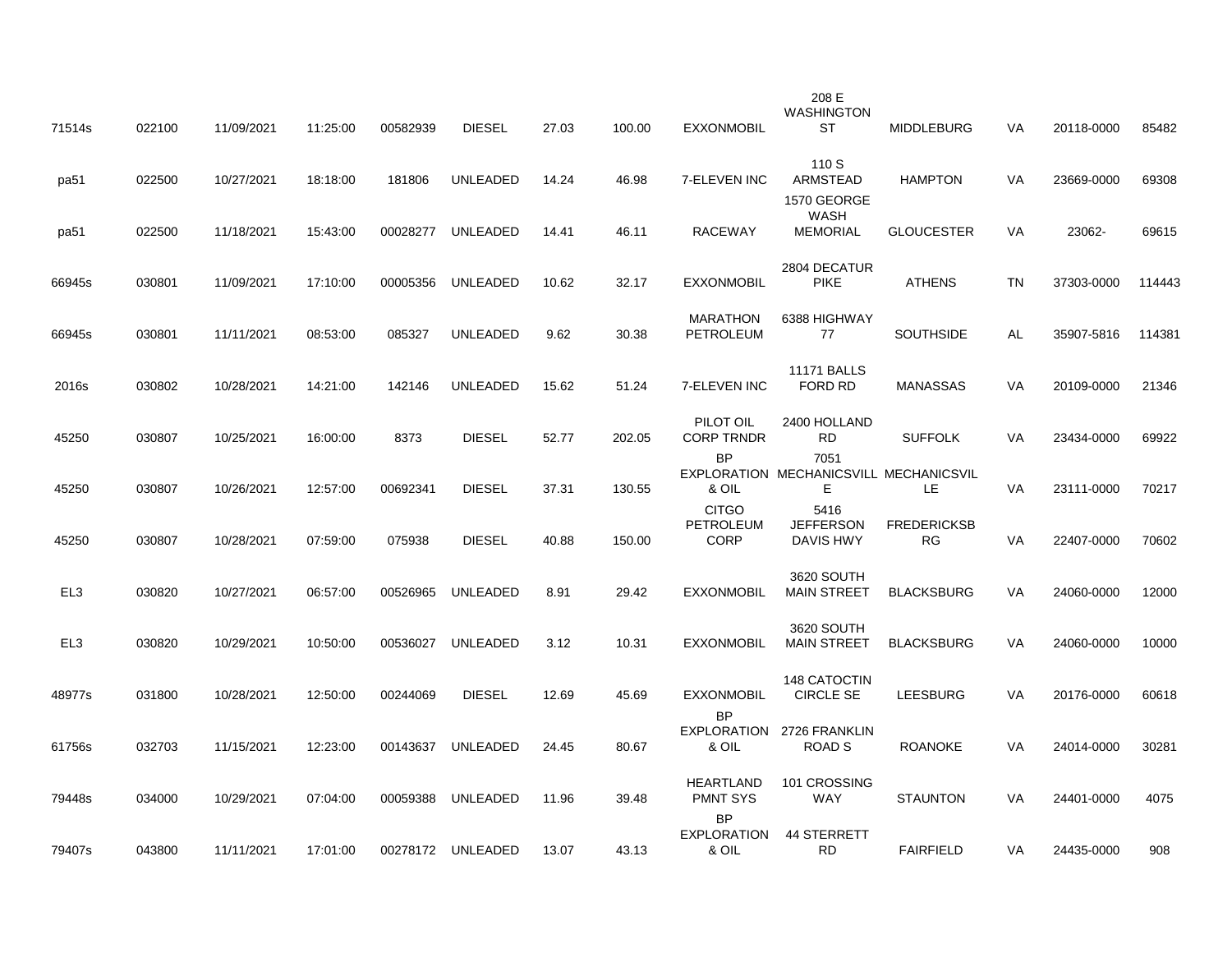| 79407s         | 043800 | 11/12/2021 | 15:36:00 | 00280203 | UNLEADED        | 12.17 | 39.93  | BP<br><b>EXPLORATION</b><br>& OIL        | 44 STERRETT<br><b>RD</b>                            | <b>FAIRFIELD</b>                 | VA | 24435-0000 | 1267   |
|----------------|--------|------------|----------|----------|-----------------|-------|--------|------------------------------------------|-----------------------------------------------------|----------------------------------|----|------------|--------|
| 47286s         | 047010 | 11/10/2021 | 17:32:00 | 6988     | <b>DIESEL</b>   | 34.80 | 135.69 | LOVES<br><b>COUNTRY</b><br><b>STORES</b> | 3499 LEE<br><b>JACKSON HWY</b>                      | <b>STAUNTON</b>                  | VA | 24401-0000 | 58291  |
| 69977s         | 047010 | 11/10/2021 | 12:28:00 | 00242625 | <b>UNLEADED</b> | 21.91 | 72.30  | <b>EXXONMOBIL</b>                        | 265 LAUREL<br><b>HILL ROAD</b>                      | <b>VERONA</b>                    | VA | 24482-0000 | 15660  |
| 65610s         | 047100 | 10/29/2021 | 07:24:00 | 00270985 | <b>UNLEADED</b> | 20.99 | 69.25  | <b>EXXONMOBIL</b>                        | 4111 FRANKLIN<br>RD.                                | <b>ROANOKE</b>                   | VA | 24014-5203 | 57539  |
| 65610s         | 047100 | 10/30/2021 | 05:29:00 | 00230103 | UNLEADED        | 18.10 | 59.74  | <b>EXXONMOBIL</b>                        | 4111 FRANKLIN<br><b>RD</b>                          | <b>ROANOKE</b>                   | VA | 24014-5203 | 57845  |
| 65610s         | 047100 | 10/31/2021 | 10:51:00 | 00191154 | <b>UNLEADED</b> | 22.24 | 74.72  | <b>EXXONMOBIL</b>                        | 2825<br><b>HERSHBERGER</b><br>RD NW                 | <b>ROANOKE</b>                   | VA | 24017-1941 | 58178  |
| 74661s         | 047100 | 11/15/2021 | 12:28:00 | 00833276 | <b>UNLEADED</b> | 10.02 | 33.06  | SHEETZ, INC.                             | 135 MARKET<br><b>STREET</b>                         | <b>ZION</b><br><b>CROSSRDS</b>   | VA | 22942-7014 | 38998  |
| WNV9176        | 047100 | 11/04/2021 | 08:37:00 | 00635336 | <b>UNLEADED</b> | 17.22 | 56.84  | <b>BP</b><br><b>EXPLORATION</b><br>& OIL | 255 NORTH<br><b>FRANKLIN S</b>                      | <b>CHRISTIANSBU</b><br><b>RG</b> | VA | 24073-0000 | 84095  |
| 69951s         | 047100 | 11/10/2021 | 08:40:00 | 943323   | UNLEADED        | 9.38  | 30.00  | <b>CIRCLE K</b><br><b>STORES INC</b>     | 125 HOLSTON<br><b>RD</b>                            | <b>WYTHEVILLE</b>                | VA | 24382-0000 | 61662  |
| 69951s         | 047100 | 11/10/2021 | 14:48:00 | 00609272 | <b>UNLEADED</b> | 8.93  | 30.00  | <b>EXXONMOBIL</b>                        | 201 CASCADE<br><b>DRIVE</b>                         | <b>PEMBROKE</b>                  | VA | 24136-0000 | 61733  |
| 74606s         | 047101 | 10/28/2021 | 03:05:00 | 05550025 | <b>UNLEADED</b> | 11.77 | 38.85  | <b>SPEEDWAY</b><br><b>LLC</b>            | <b>2211 S MAIN ST</b>                               | <b>BLACKSBURG</b>                | VA | 24060-0000 | 15398  |
| pa59           | 048100 | 11/19/2021 | 15:46:00 | 0274886  | UNLEADED        | 14.05 | 45.81  | SHELL/EQUIVA<br><b>SERVICE</b>           | 18 FOUR<br><b>SQUARE LN</b>                         | <b>FISHERSVILLE</b>              | VA | 22939-2338 | 94901  |
| <b>VBR6603</b> | 048600 | 10/26/2021 | 07:14:00 | 4085     | <b>UNLEADED</b> | 13.44 | 42.46  | PILOT OIL<br><b>CORP TRNDR</b>           | 3541 LEE<br><b>JACKSON HWY</b>                      | <b>STAUNTON</b>                  | VA | 24440-0000 | 137219 |
| <b>VBR6603</b> | 048600 | 10/29/2021 | 17:48:00 | 174847   | UNLEADED        | 14.94 | 47.34  | <b>MARATHON</b><br>PETROLEUM             | <b>210 WEST</b><br><b>VIRGINIA</b><br><b>AVENUE</b> | <b>VINTON</b>                    | VA | 24179-3318 | 137460 |
| <b>VBR6604</b> | 048600 | 10/28/2021 | 14:33:00 | 00275541 | UNLEADED        | 11.35 | 37.00  | <b>EXXONMOBIL</b>                        | 24270 ROGERS<br><b>CLARK BLVD</b>                   | <b>RUTHER GLEN</b>               | VA | 22546-0000 | 244174 |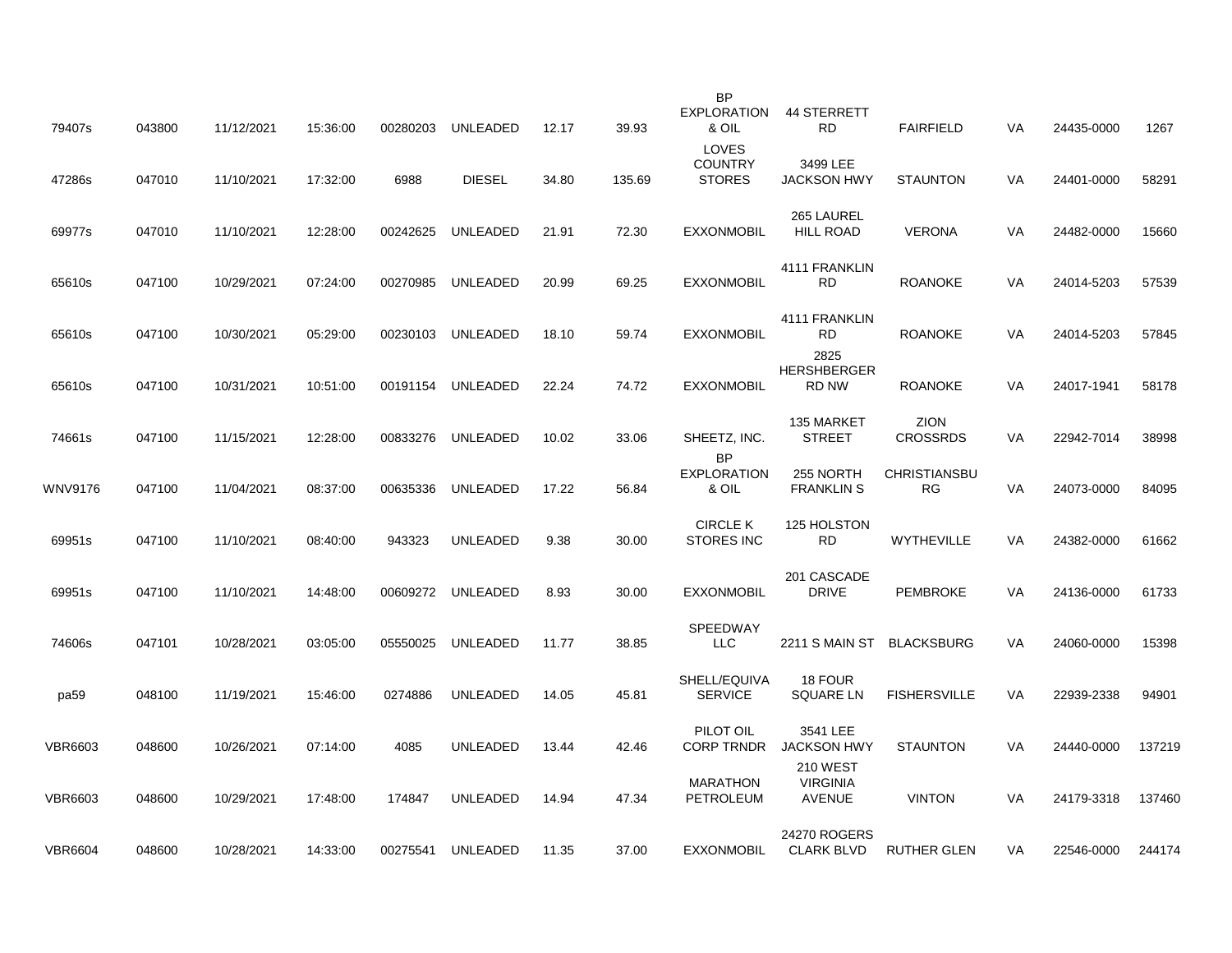| <b>VBR6604</b> | 048600 | 10/30/2021 | 14:39:00 | 00051139 | <b>UNLEADED</b>              | 9.99  | 32.78 | <b>SUN COMPANY</b><br><b>INC</b>         | 9243<br>COURTHOUSE<br><b>RD</b>                     | <b>SPOTSYLVANIA</b>             | VA        | 22553-0000 | 244350 |
|----------------|--------|------------|----------|----------|------------------------------|-------|-------|------------------------------------------|-----------------------------------------------------|---------------------------------|-----------|------------|--------|
| <b>UAC7407</b> | 048600 | 11/09/2021 | 23:00:00 | 0468827  | <b>UNLEADED</b>              | 14.10 | 47.93 | SHELL/EQUIVA<br><b>SERVICE</b>           | 4448 S LEE HWY                                      | <b>NATURAL</b><br><b>BRIDGE</b> | VA        | 24578-3566 | 193023 |
| <b>VBR6603</b> | 048600 | 11/09/2021 | 05:43:00 | 054345   | <b>UNLEADED</b>              | 16.62 | 52.68 | MARATHON<br>PETROLEUM                    | <b>210 WEST</b><br><b>VIRGINIA</b><br><b>AVENUE</b> | <b>VINTON</b>                   | VA        | 24179-3318 | 137850 |
| <b>VBR6603</b> | 048600 | 11/15/2021 | 07:07:00 | 8058     | <b>UNLEADED</b>              | 13.03 | 42.47 | PILOT OIL<br><b>CORP TRNDR</b>           | 3541 LEE<br><b>JACKSON HWY</b>                      | <b>STAUNTON</b>                 | VA        | 24440-0000 | 138049 |
| <b>VBR6604</b> | 048600 | 11/08/2021 | 13:17:00 | 00253648 | UNLEADED                     | 11.56 | 37.35 | <b>EXXONMOBIL</b>                        | 24270 ROGERS<br><b>CLARK BLVD</b>                   | <b>RUTHER GLEN</b>              | VA        | 22546-0000 | 244831 |
| <b>VBR6604</b> | 048600 | 11/10/2021 | 14:13:00 | 00046586 | UNLEADED                     | 11.45 | 36.65 | SHEETZ, INC.                             | 8533<br><b>JEFFERSON</b><br><b>DAVIS HWY</b>        | <b>FREDERICKSB</b><br><b>RG</b> | VA        | 22407-8718 | 245097 |
| <b>VBR6604</b> | 048600 | 11/18/2021 | 14:00:00 | 00034545 | UNLEADED                     | 11.23 | 36.28 | WAWA, INC.                               | 907 COLONIAL<br><b>DRIVE</b>                        | <b>HOPEWELL</b>                 | VA        | 23860-     | 245900 |
| 68270s         | 050010 | 11/14/2021 | 18:18:00 | 00028860 | <b>UNLEADED</b>              | 15.75 | 48.82 | <b>BP</b><br><b>EXPLORATION</b><br>& OIL | 2115 NORTH<br><b>BROADWAY</b>                       | <b>LEXINGTON</b>                | <b>KY</b> | 40505-0000 | 11008  |
| 68270s         | 050010 | 11/19/2021 | 08:57:00 | 469      | <b>UNLEADED</b>              | 9.97  | 30.99 | PILOT OIL<br><b>CORP TRNDR</b>           | 3060<br>OWINGSVILLE<br><b>ROAD</b>                  | <b>MT STERLING</b>              | KY        | 40353-0000 | 11192  |
| 80228s         | 057501 | 11/17/2021 | 16:42:00 | 00062275 | UNLEADED                     | 10.96 | 35.08 | SHEETZ, INC.                             | 15315<br><b>WASHINGTON</b><br><b>ST</b>             | <b>HAYMARKET</b>                | VA        | 20169-2990 | 3272   |
| 65555s         | 059400 | 10/26/2021 | 18:22:00 | 01344549 | UNLEADED                     | 4.88  | 16.11 | <b>EXXONMOBIL</b>                        | 101 LEE<br><b>HIGHWAY</b>                           | <b>VERONA</b>                   | VA        | 24482-0000 | 139292 |
| 65555s         | 059400 | 11/01/2021 | 19:25:00 | 01395153 | <b>UNLEADED</b>              | 4.67  | 15.42 | <b>EXXONMOBIL</b>                        | 101 LEE<br><b>HIGHWAY</b>                           | <b>VERONA</b>                   | VA        | 24482-0000 | 139409 |
| 65555s         | 059400 | 11/19/2021 | 16:43:00 | 00972201 | <b>UNLEADED</b>              | 12.07 | 39.85 | <b>BP</b><br><b>EXPLORATION</b><br>& OIL | 3373 LEE HWY                                        | <b>WEYERS CAVE</b>              | VA        | 24486-0000 | 139656 |
| 65572s         | 061100 | 10/27/2021 | 13:13:00 | 00506379 | UNLEADED                     | 5.50  | 18.47 | SHEETZ, INC.                             | 2902 S<br><b>SEMINOLE TRL</b>                       | <b>MADISON</b>                  | VA        | 22727-2509 | 99560  |
| 65572s         | 061100 | 11/04/2021 | 16:58:00 | 58140025 | <b>UNLEADED</b><br>BLEND 10% | 14.50 | 47.69 | <b>VANTIV</b>                            | 13655 BEVERLY<br>FORD RD                            | <b>ELKWOOD</b>                  | VA        | 22718-0000 | 99685  |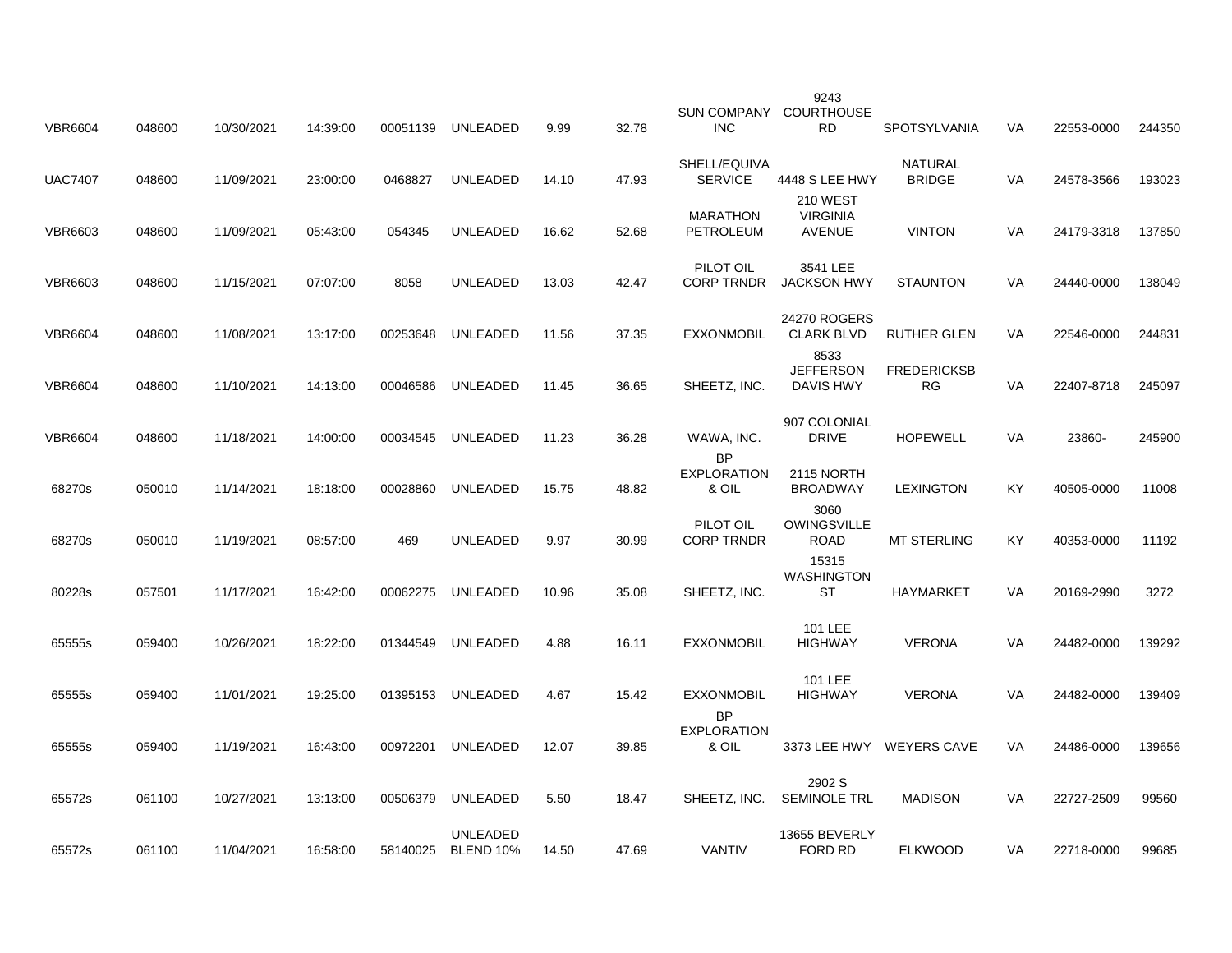| 65572s      | 061100 | 11/09/2021 | 11:52:00 | 115241   | <b>UNLEADED</b>                     | 15.75 | 51.35 | 7-ELEVEN INC                             | 883 N MAIN ST                                      | <b>CULPEPER</b>               | VA | 22701-0000 | 100097 |
|-------------|--------|------------|----------|----------|-------------------------------------|-------|-------|------------------------------------------|----------------------------------------------------|-------------------------------|----|------------|--------|
| 80213s      | 061800 | 11/03/2021 | 17:37:00 | 37000025 | <b>UNLEADED</b><br><b>BLEND 10%</b> | 12.16 | 40.00 | <b>VANTIV</b>                            | 13655 BEVERLY<br>FORD RD                           | <b>ELKWOOD</b>                | VA | 22718-0000 | 25872  |
| 80213s      | 061800 | 11/05/2021 | 14:03:00 | 00612319 | UNLEADED                            | 17.26 | 55.93 | SHEETZ, INC.                             | 4089 S<br>AMHERST HWY                              | <b>MADISON HTS</b>            | VA | 24572-5947 | 29038  |
| 79410s      | 062200 | 11/03/2021 | 14:13:00 | 9846     | <b>UNLEADED</b>                     | 9.15  | 29.83 | PILOT OIL<br><b>CORP TRNDR</b>           | 3634 N VALLEY HARRISONBUR<br><b>PIKE</b>           | G                             | VA | 22802-0000 | 9907   |
| 79410s      | 062200 | 11/05/2021 | 15:59:00 | 4571     | <b>UNLEADED</b>                     | 11.02 | 35.69 | PILOT OIL<br><b>CORP TRNDR</b>           | 1014 MT OLIVE<br><b>ROAD</b>                       | TOM S BROOK                   | VA | 22660-0000 | 10230  |
| pa45        | 063800 | 11/03/2021 | 07:33:00 | 33480025 | UNLEADED                            | 10.81 | 34.60 | <b>VANTIV</b>                            | 466 CUMMINGS<br>ST                                 | ABINGDON                      | VA | 24210-0000 | 80898  |
| pa83        | 063800 | 11/05/2021 | 14:46:00 | 00165408 | <b>UNLEADED</b>                     | 12.92 | 42.64 | <b>BP</b><br><b>EXPLORATION</b><br>& OIL | 6016 WEST<br><b>BROAD ST</b>                       | <b>RICHMOND</b>               | VA | 23230-0000 | 50469  |
| pa109       | 063800 | 11/07/2021 | 09:09:00 | 00166579 | <b>UNLEADED</b>                     | 13.87 | 45.22 | <b>EXXONMOBIL</b>                        | 12330 WARWICK<br><b>BLVD</b>                       | <b>NEWPORT</b><br><b>NEWS</b> | VA | 23606-0000 | 72886  |
| pa116       | 063800 | 10/29/2021 | 14:55:00 | 00178010 | <b>UNLEADED</b>                     | 17.87 | 58.07 | VALERO                                   | 600 N MAIN ST                                      | <b>GORDONSVILL</b><br>Е       | VA | 22942-0000 | 118323 |
| pa118       | 063800 | 11/17/2021 | 08:15:00 | 00019469 | <b>UNLEADED</b>                     | 9.09  | 30.00 | FDCS NORTH -<br><b>SYSS</b>              | <b>1770 EAST</b><br><b>MARKET</b><br><b>STREET</b> | <b>HARRISONBUR</b><br>G       | VA | 22801-0000 | 65562  |
| pa119       | 063800 | 10/28/2021 | 07:39:00 | 00016001 | <b>UNLEADED</b>                     | 7.74  | 25.56 | FDCS NORTH -<br><b>SYSS</b>              | <b>1770 EAST</b><br><b>MARKET</b><br><b>STREET</b> | <b>HARRISONBUR</b><br>G       | VA | 22801-0000 | 71897  |
| pa119       | 063800 | 11/03/2021 | 08:24:00 | 00016999 | <b>UNLEADED</b>                     | 7.08  | 23.36 | FDCS NORTH -<br><b>SYSS</b>              | <b>1770 EAST</b><br><b>MARKET</b><br><b>STREET</b> | <b>HARRISONBUR</b><br>G       | VA | 22801-0000 | 72151  |
| pa119       | 063800 | 11/19/2021 | 10:38:00 | 00019832 | UNLEADED                            | 10.36 | 34.20 | FDCS NORTH -<br><b>SYSS</b>              | <b>1770 EAST</b><br><b>MARKET</b><br><b>STREET</b> | <b>HARRISONBUR</b><br>G       | VA | 22801-0000 | 72545  |
| pa30        | 063800 | 11/12/2021 | 07:29:00 | 00954182 | UNLEADED                            | 8.49  | 28.54 | SHEETZ, INC.                             | 600 EAST<br><b>NELSON</b><br><b>STREET</b>         | <b>LEXINGTON</b>              | VA | 24450-2732 | 67058  |
| <b>PA31</b> | 063900 | 11/17/2021 | 15:36:00 |          | 36490025 UNLEADED                   | 25.02 | 82.04 | <b>VANTIV</b>                            | PO BOX 14002                                       | <b>ROANOKE</b>                | VA | 24038-0000 | 106999 |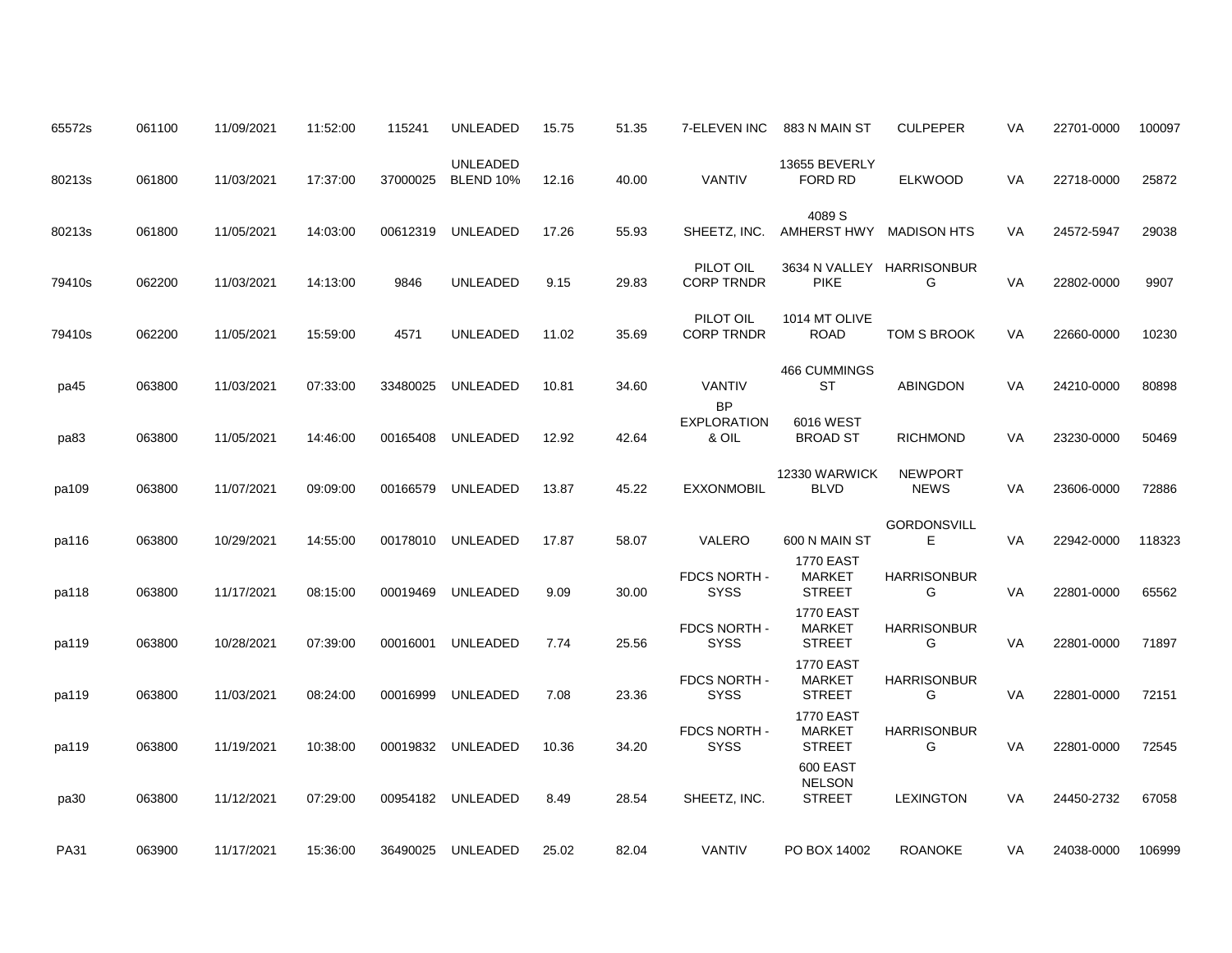| 064300 | 10/25/2021                           | 11:49:00                               | 00048764                         | UNLEADED                         | 14.29                                   | 47.02                   | WAWA, INC.                               | POINT LANE                                                       | LE.                                                      | VA                                                                                 | 23111-6532            | 128009                                 |
|--------|--------------------------------------|----------------------------------------|----------------------------------|----------------------------------|-----------------------------------------|-------------------------|------------------------------------------|------------------------------------------------------------------|----------------------------------------------------------|------------------------------------------------------------------------------------|-----------------------|----------------------------------------|
| 064300 | 11/05/2021                           | 15:37:00                               | 00092105                         | UNLEADED                         | 16.04                                   | 52.95                   | <b>EXXONMOBIL</b>                        | 5191 W<br><b>MILITARY HWY</b>                                    | CHESAPEAKE                                               | VA                                                                                 | 23321-0000            | 135946                                 |
| 064300 | 11/12/2021                           | 19:09:00                               | 00018753                         | <b>UNLEADED</b>                  | 15.15                                   | 50.00                   | FDCS NORTH -<br><b>SYSS</b>              | <b>1770 EAST</b><br><b>MARKET</b><br><b>STREET</b>               | <b>HARRISONBUR</b><br>G                                  | <b>VA</b>                                                                          | 22801-0000            | 107109                                 |
| 066900 | 10/29/2021                           | 11:52:00                               | 00593893                         | UNLEADED                         | 15.97                                   | 54.28                   | <b>SUN COMPANY</b><br><b>INC</b>         | <b>US RTE 220 &amp;</b><br>250 N BOX 4                           | <b>MONTEREY</b>                                          | VA                                                                                 | 24465-0000            | 105355                                 |
| 066900 | 11/05/2021                           | 16:20:00                               | 00126339                         | UNLEADED                         | 17.30                                   | 59.87                   | <b>EXXONMOBIL</b>                        | 80 POTOMAC<br>RIVER RD                                           | <b>MONTEREY</b>                                          | VA                                                                                 | 24465-0000            | 105785                                 |
| 066900 | 11/12/2021                           | 17:28:00                               | 00208345                         | UNLEADED                         | 9.94                                    | 32.80                   | <b>EXXONMOBIL</b>                        | 11473<br>SPOTSWOOD<br><b>TRAIL</b>                               | <b>MCGAHEYSVIL</b><br>LE                                 | VA                                                                                 | 22840-0000            | 106031                                 |
| 068300 | 10/25/2021                           | 06:20:00                               | 00148088                         | <b>UNLEADED</b>                  | 15.15                                   | 50.00                   | EXXONMOBIL                               | 2267 S<br><b>SEMINOLE TRL</b>                                    | <b>MADISON</b>                                           | VA                                                                                 | 22727-0000            | 170098                                 |
| 068300 | 10/29/2021                           | 12:57:00                               | 00225845                         | <b>UNLEADED</b>                  | 3.90                                    | 13.10                   | <b>BP</b><br><b>EXPLORATION</b><br>& OIL | 329<br><b>WASHINGTON</b><br><b>STREE</b>                         | <b>MADISON</b>                                           | VA                                                                                 | 22727-0000            | 170164                                 |
| 068300 | 11/13/2021                           | 16:45:00                               | 00252231                         | <b>UNLEADED</b>                  | 14.33                                   | 48.14                   | <b>BP</b><br>EXPLORATION<br>& OIL        | 329<br>WASHINGTON<br><b>STREE</b>                                | <b>MADISON</b>                                           | VA                                                                                 | 22727-0000            | 170531                                 |
| 082500 | 11/14/2021                           | 18:17:00                               | 3447                             | <b>DIESEL</b>                    | 5.32                                    | 20.16                   | LOVES<br><b>COUNTRY</b><br><b>STORES</b> | 227 OLD PIPER<br>S GAP RD                                        | LAMBSBURG                                                | VA                                                                                 | 24351-0000            | 16953                                  |
|        | 11/14/2021                           | 18:43:00                               | 00516352                         | <b>UNLEADED</b>                  | 6.19                                    |                         |                                          | 2905<br><b>ROCKFORD</b><br><b>STREET</b>                         | <b>MOUNT AIRY</b>                                        | <b>NC</b>                                                                          | 27030-7305            | 16941                                  |
|        |                                      |                                        |                                  |                                  |                                         |                         | UNITED DAIRY                             | 2191 POLARIS                                                     |                                                          |                                                                                    |                       | 112957                                 |
|        |                                      |                                        |                                  |                                  |                                         |                         |                                          | 751 OAKVALE                                                      |                                                          |                                                                                    |                       | 113351                                 |
|        |                                      |                                        |                                  |                                  |                                         |                         | UNITED DAIRY                             | 2191 POLARIS                                                     |                                                          |                                                                                    |                       | 105883                                 |
| 082502 | 11/20/2021                           | 21:21:00                               | 0777862                          | UNLEADED                         | 16.14                                   | 51.98                   | <b>SERVICE</b>                           | 1955 POLARIS<br><b>PKWY</b>                                      | <b>COLUMBUS</b>                                          | OН                                                                                 | 43240-2019            | 106090                                 |
|        | 082500<br>082502<br>082502<br>082502 | 10/28/2021<br>10/30/2021<br>11/17/2021 | 18:29:00<br>17:58:00<br>15:53:00 | 00004950<br>00373665<br>00000732 | <b>UNLEADED</b><br>UNLEADED<br>UNLEADED | 20.37<br>27.44<br>18.48 | 20.00<br>62.74<br>93.27<br>60.25         | SHEETZ, INC.<br><b>FARMERS</b><br>SHEETZ, INC.<br><b>FARMERS</b> | PARKWAY<br><b>ROAD</b><br><b>PARKWAY</b><br>SHELL/EQUIVA | 7847 COMPASS MECHANICSVL<br><b>COLUMBUS</b><br><b>PRINCETON</b><br><b>COLUMBUS</b> | OH<br><b>WV</b><br>OH | 43240-0000<br>24740-3915<br>43240-0000 |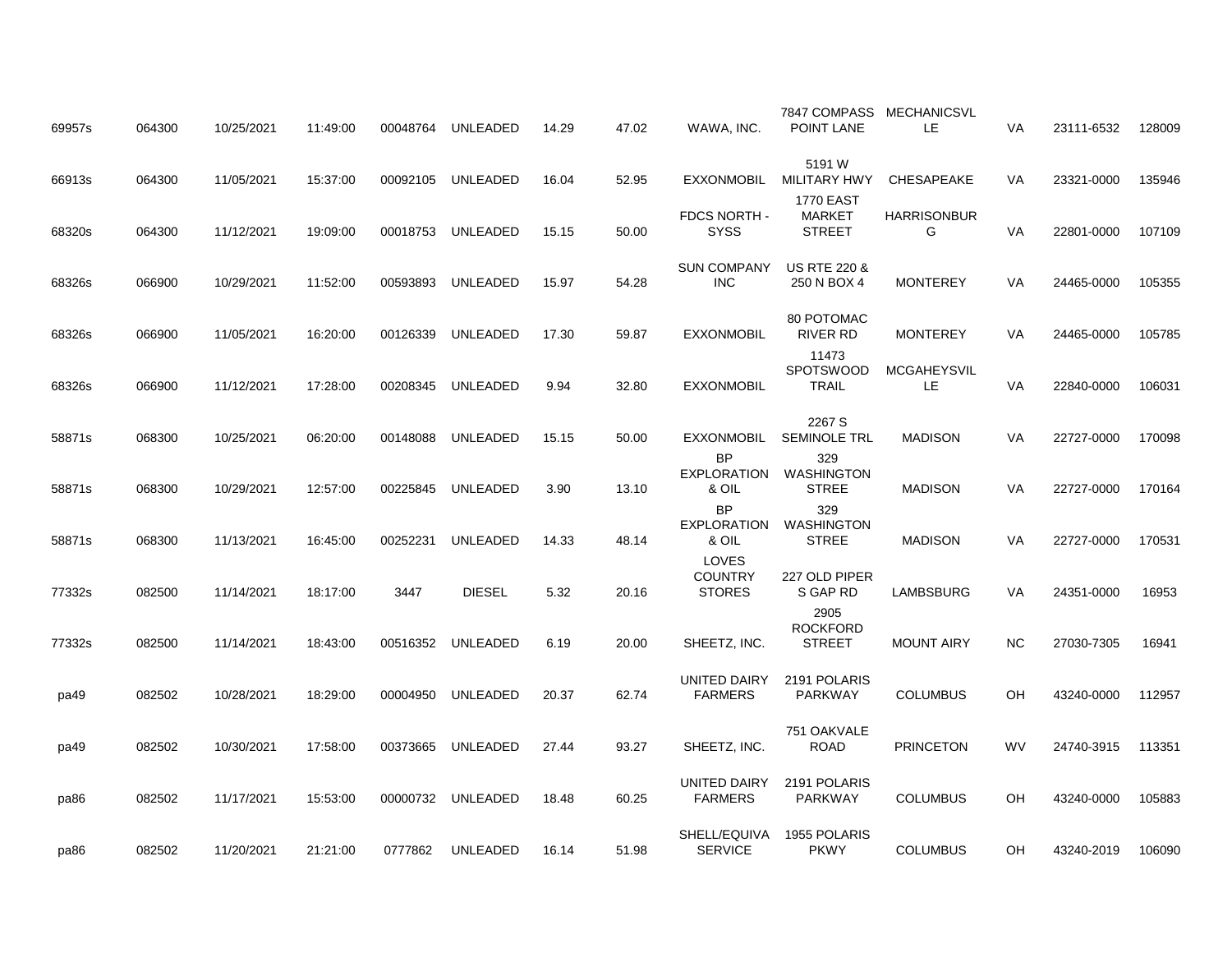| pa49   | 082502 | 11/18/2021 | 21:17:00 | 00365824 | UNLEADED        | 28.10 | 94.40 | <b>SUN COMPANY</b><br><b>INC</b>         | 2825<br><b>OLENTANGY</b><br>RIVER RD     | <b>COLUMBUS</b>                 | OH        | 43202-0000 | 114251 |
|--------|--------|------------|----------|----------|-----------------|-------|-------|------------------------------------------|------------------------------------------|---------------------------------|-----------|------------|--------|
| pa49   | 082502 | 11/21/2021 | 08:01:00 | 1689     | UNLEADED        | 12.28 | 41.73 | LOVES<br><b>COUNTRY</b><br><b>STORES</b> | 3875<br><b>CHARLESTON</b><br><b>RD</b>   | <b>RIPLEY</b>                   | <b>WV</b> | 25271-0000 | 114479 |
| 68301S | 082503 | 10/27/2021 | 12:20:00 | 122027   | <b>DIESEL</b>   | 23.90 | 86.01 | <b>MARATHON</b><br>PETROLEUM             | 1105 N JK<br>POWELL BLVD                 | WHITEVILLE                      | NC.       | 28472-5650 | 36603  |
| 68301S | 082503 | 10/31/2021 | 07:47:00 | 0576702  | <b>DIESEL</b>   | 8.19  | 29.50 | <b>SERVICE</b>                           | 7111<br>SHELL/EQUIVA WRIGHTSVILLE<br>AVE | <b>WILMINGTON</b>               | NC.       | 28403-7222 | 36739  |
| 68301S | 082503 | 10/31/2021 | 19:03:00 | 00835529 | <b>DIESEL</b>   | 16.94 | 61.00 | SHEETZ, INC.                             | 2905<br><b>ROCKFORD</b><br><b>STREET</b> | <b>MOUNT AIRY</b>               | NC.       | 27030-7305 | 37013  |
| 74608s | 087600 | 11/03/2021 | 12:55:00 | 0847533  | <b>UNLEADED</b> | 15.89 | 52.43 | SHELL/EQUIVA<br><b>SERVICE</b>           | 12663 LEE<br><b>HIGHWAY</b>              | <b>WASHINGTON</b>               | VA        | 22747-1931 | 173344 |
| 74608s | 087600 | 11/18/2021 | 11:33:00 | 0067330  | <b>UNLEADED</b> | 14.69 | 48.47 | SHELL/EQUIVA<br><b>SERVICE</b>           | 12663 LEE<br><b>HIGHWAY</b>              | <b>WASHINGTON</b>               | VA        | 22747-1931 | 173718 |
| 65573s | 088200 | 10/29/2021 | 11:32:00 | 00446799 | <b>UNLEADED</b> | 17.50 | 56.00 | VALERO                                   | 13869 US<br>HIGHWAY 29                   | <b>CHATHAM</b>                  | VA        | 24531-0000 | 152894 |
| 65573s | 088200 | 10/31/2021 | 16:24:00 | 091093   | <b>UNLEADED</b> | 6.94  | 22.00 | <b>CIRCLE K</b><br><b>STORES INC</b>     | 9181 US HWY 29                           | <b>BLAIRS</b>                   | VA        | 24527-0000 | 153167 |
| 65573s | 088200 | 10/31/2021 | 20:31:00 | 00343282 | <b>UNLEADED</b> | 12.80 | 42.25 | EXXONMOBIL                               | 3240 S MAIN ST                           | <b>HARRISONBUR</b><br>G         | VA        | 22801-0000 | 153318 |
| 65573s | 088200 | 11/02/2021 | 09:33:00 | 00181635 | UNLEADED        | 8.59  | 27.99 | <b>EXXONMOBIL</b>                        | 3833 NORTH<br><b>VALLEY PIKE</b>         | <b>HARRISONBUR</b><br>G         | VA        | 22802-0000 | 153536 |
| 65573s | 088200 | 11/05/2021 | 14:28:00 | 0304311  | <b>UNLEADED</b> | 17.65 | 54.00 | SHELL/EQUIVA<br><b>SERVICE</b>           | 102 STONE<br><b>TRACE DR</b>             | <b>MOUNT</b><br><b>STERLING</b> | KY        | 40353-7822 | 153952 |
| 65573s | 088200 | 11/07/2021 | 15:25:00 | 152511   | UNLEADED        | 15.46 | 51.00 | <b>MARATHON</b><br>PETROLEUM             | 100A ALEX LANE CHARLESTON                |                                 | <b>WV</b> | 25304-2952 | 154345 |
| 65573s | 088200 | 11/07/2021 | 19:24:00 | 0036657  | UNLEADED        | 8.94  | 29.50 | SHELL/EQUIVA<br><b>SERVICE</b>           | 3275 S MAIN ST                           | <b>HARRISONBUR</b><br>G         | VA        | 22801-2676 | 154576 |
| 80214s | 088200 | 10/25/2021 | 16:07:00 | 0865733  | UNLEADED        | 11.24 | 37.10 | SHELL/EQUIVA<br><b>SERVICE</b>           | 3275 S MAIN ST                           | <b>HARRISONBUR</b><br>G         | VA        | 22801-2676 | 36862  |